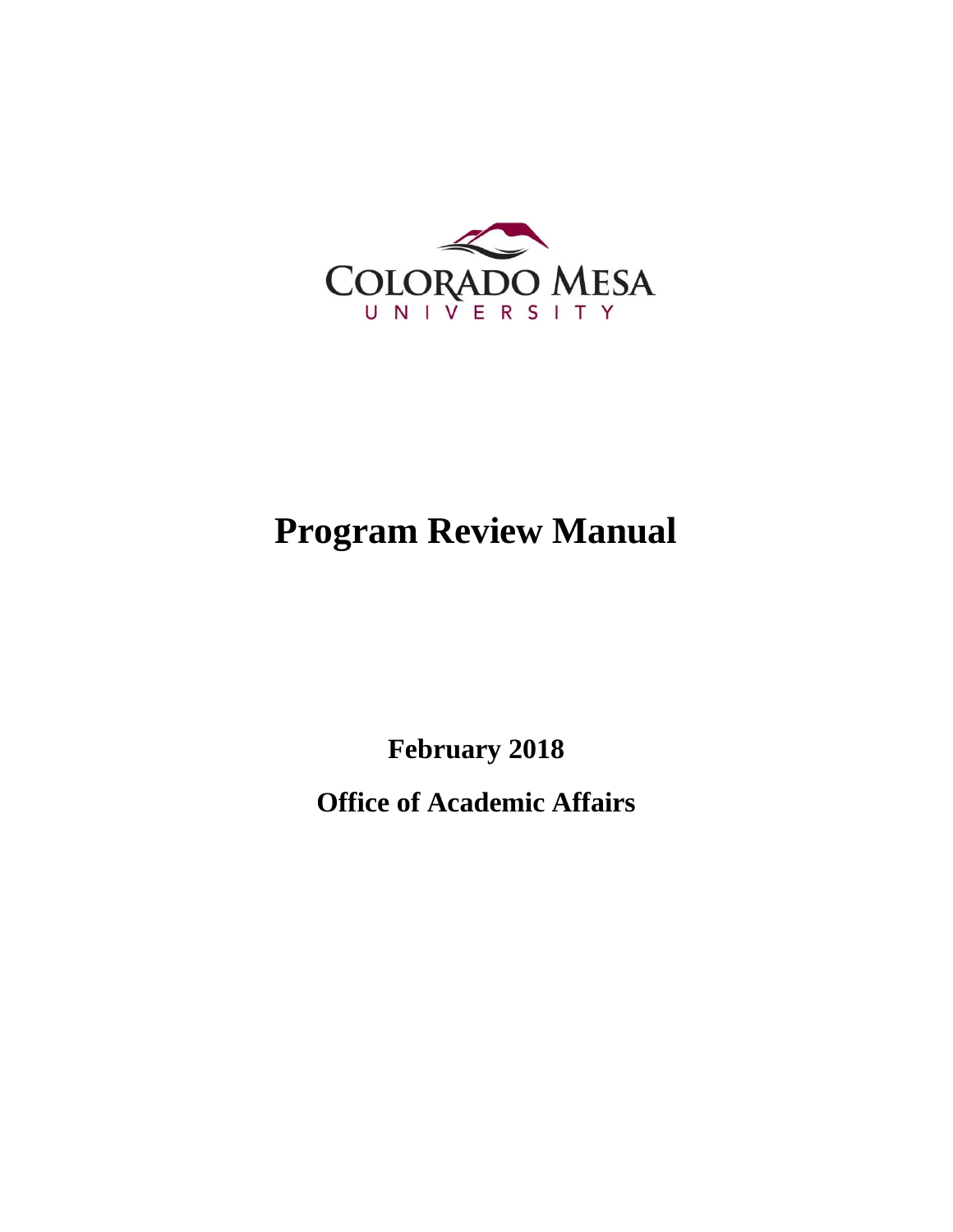| <b>Section</b>                                                                        | <b>Page</b> |
|---------------------------------------------------------------------------------------|-------------|
|                                                                                       |             |
| 1.                                                                                    |             |
| 2.                                                                                    |             |
| 3.                                                                                    |             |
| The Office of Institutional Research, Planning and Decision Support (OIRPDS)  3<br>4. |             |
| 5.                                                                                    |             |
| 6.                                                                                    |             |
| 7.                                                                                    |             |
| 8.                                                                                    |             |
| 9.                                                                                    |             |
| 10 <sub>1</sub>                                                                       |             |
| 11.                                                                                   |             |
| 12.                                                                                   |             |
| 1.<br>2.<br>3.<br>4.<br>5.<br>6.                                                      |             |
|                                                                                       |             |
| $\mathbf{1}$ .                                                                        |             |
| $\overline{2}$ .                                                                      |             |
| 3.                                                                                    |             |
| a <sub>z</sub>                                                                        |             |
| $\mathbf{b}$ .                                                                        |             |
| $\left( \right)$                                                                      |             |
| 2)                                                                                    |             |
|                                                                                       |             |
| $\mathbf{1}$                                                                          |             |
| 2.                                                                                    |             |

# **Table of Contents**

# **List of Tables**

| 2. Schedule for Data Collection and Reporting of Assessment Results for |  |
|-------------------------------------------------------------------------|--|
|                                                                         |  |
|                                                                         |  |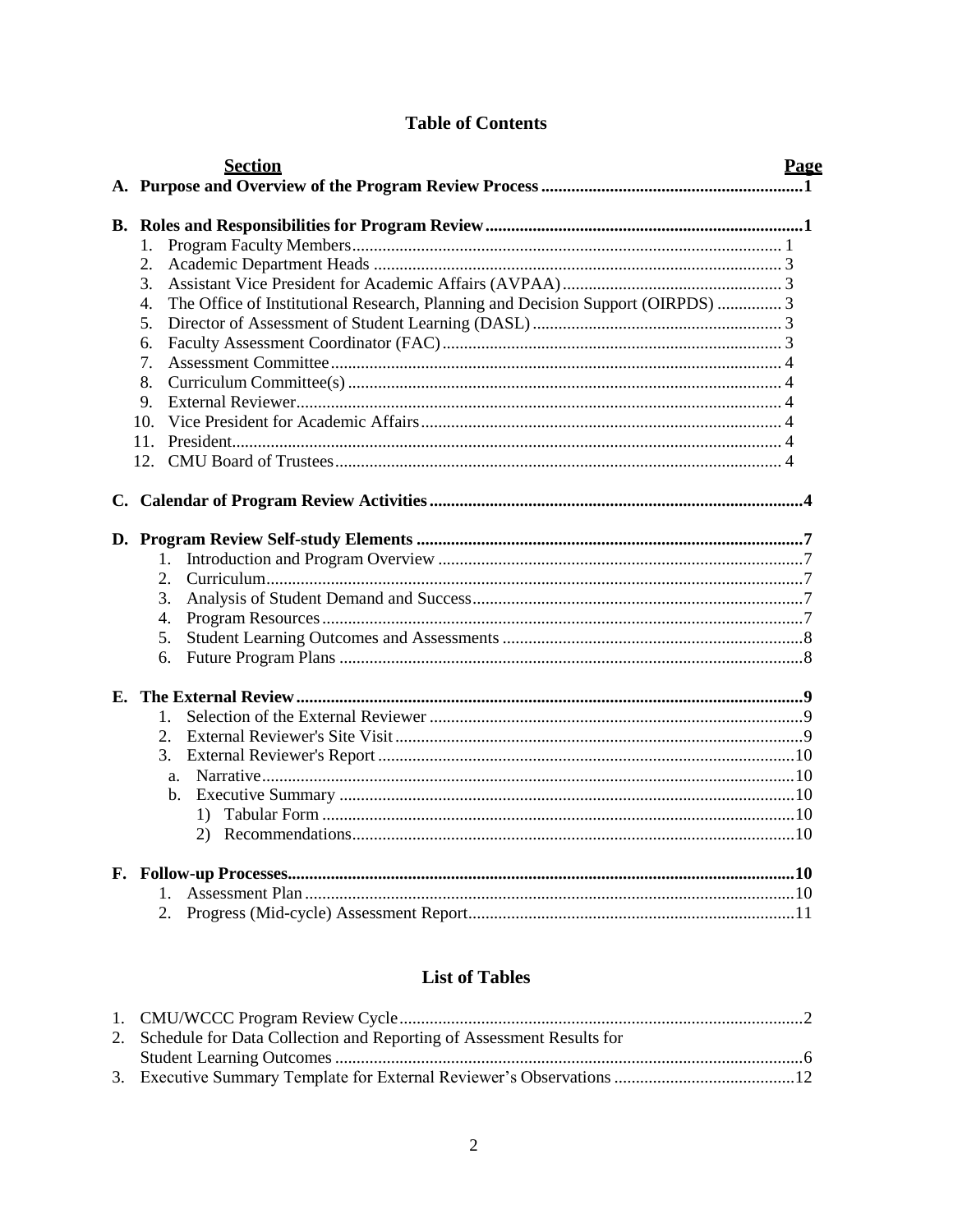## **Colorado Mesa University/Western Colorado Community College Program Review Process**

#### <span id="page-2-0"></span>**A. Purpose and Overview of the Program Review Process**

The program review process is integral to academic planning and assessment and offers a means of gauging the quality of the academic program under review. It is an opportunity for program faculty members to reflect collaboratively on educational practices and consider the role of their programin the context of the broader array of programs offered by the University. As part of the process,faculty members should reflect upon the program's most recent directions (particularly as they relate to changes in the discipline), celebrate the program's achievements, and consider the learningoutcomes of students. Program faculty members also should ensure that the academic program aligns with campus priorities, and that the results of the self-study serve as a basis for planning processes and budget requests.

Based on a six-year cycle (Table 1), each program's faculty members must complete a self-studythat addresses the basic elements outlined in Section D. Disciplines offering more than oneundergraduate degree will review all awards at the same time; graduate programs will be reviewed separately from undergraduate programs. A CMU program that has attained professional accreditation and/orstate approval normally will be reviewed in accordance with the criteria and schedule set by the accrediting/approving agency. As part of the professional organization's self-study process, program faculty members should address the criteria articulated elsewhere in this document wherepossible. At a minimum, however, a program undergoing an accreditation review will be expected to submit the required CMU student learning outcomes/student success information to the University's Director of the Assessment of Student Learning at the conclusion of the self-study process as well asmidcycle reports. (See Sections D.5. and F.1.)

#### <span id="page-2-1"></span>**B. Roles and Responsibilities for Program Review**

The review process intentionally involves multiple stakeholders in assessing the program:

- Faculty members, staff, administrators, and students who are directly involved at the operational and strategic levels;
- Alumni, employers of graduates, and community members who have an interest in the program, emphasizing the importance of CMU's connections with the region; and
- A reviewer from the discipline who brings an external, peer perspective on theprogram.

In terms of responsibilities, each of the following make a variety of contributions in the process:

**1. Program Faculty Members**. All program faculty members are expected to be involved in and given the opportunity to provide meaningful input to the program's self-study. In the best of circumstances, the program review document will be developed by the faculty through a fullyparticipatory, collegial process under the general guidance of the Academic Department Head. Review of assessment results should be a meaningful opportunity for faculty members to reflect on how teaching and learning in their program can be improved. In addition to the self-study narrative (with accompanying data and appendices), faculty members also supply relevant program documents (e.g., brochures, program sheets) and, if needed, a rejoinder to the external reviewer's report. Program faculty members also provide a current curriculum vitae for allfulltime, tenured and tenure-track faculty. As part of the effort to develop a follow-up assessment plan and mid-cycle report, faculty members should consider input/feedback from the Assessment and Curriculum Committees, the Director of Assessment of Student Learning, as well asthe external reviewer.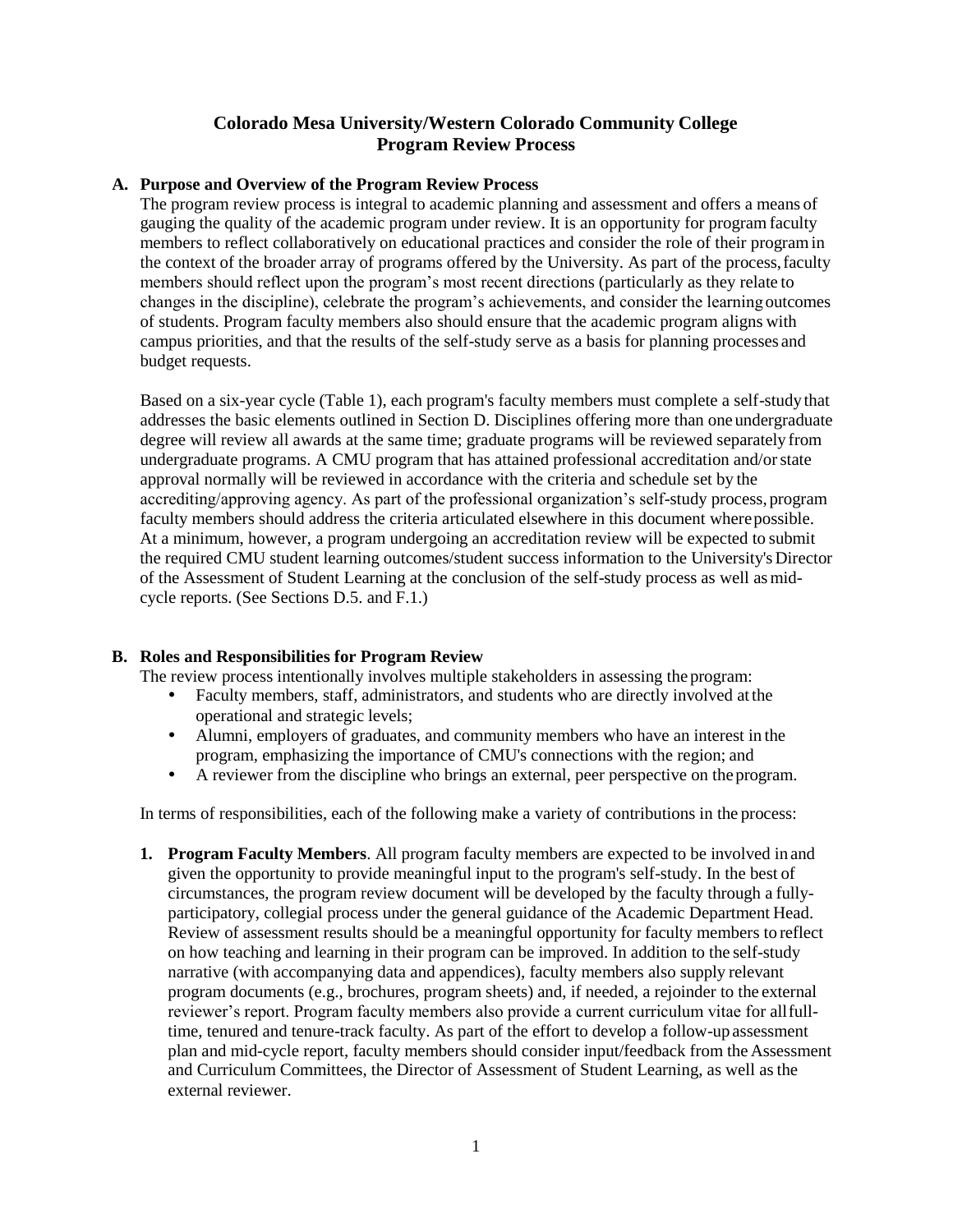# **Table 1. CMU/WCCC Program Review Cycle**

| Cycle 1                                          | Cycle 2                                                    | Cycle 3                                          | Cycle 4                                                     | Cycle 5                                                    | Cycle 6                                     |
|--------------------------------------------------|------------------------------------------------------------|--------------------------------------------------|-------------------------------------------------------------|------------------------------------------------------------|---------------------------------------------|
| AY 2018-2019                                     | AY 2019-2020                                               | AY 2020-2021                                     | AY 2021-2022                                                | AY 2022-2023                                               | AY 2023-2024                                |
| Chemistry (BS)                                   | <b>Biologic Sciences</b><br>(AS, BS)                       | Computer Information<br>Systems<br>(BS/ BAS)     | <b>Baking and Pastry</b><br>(C, AAS)                        | Accounting<br>(BS)                                         | <b>Applied Business</b><br>(C, AAS)         |
| Construction<br>Technology (C,<br>AAS)           | Computer Aided<br>Design (C, AAS)                          | Construction<br>Management<br>(BS)               | <b>Business</b><br>Administration<br>(BBA/BAS)              | <b>Agriculture Science</b><br>(AAS/AS)                     | Art (BFA); Anim,<br>Film, Mot. Des<br>(BFA) |
| Criminal Justice<br>(BA; BAS)                    | Geosciences (BS)                                           | <b>Electric Lineworker</b><br>(C, AAS)           | <b>Culinary Arts</b><br>C, AAS                              | <b>Athletic Training</b><br>(MA)<br><b>CAATE</b>           | <b>Aviation Technology</b><br>(AAS)         |
| <b>Exercise Science</b><br>(BS)                  | Information and<br>Communication<br>Technology<br>(C, AAS) | Machining<br>Technology<br>(C, AAS)              | Dance (BFA)                                                 | Computer Science<br>(BS)                                   | <b>Business</b><br>(MBA)                    |
| Kinesiology<br>(BA)                              | Medical Office<br>Assistant (C, AAS)                       | Mathematics<br>(BS)                              | Emergency Med.<br>Services<br>EMT\Paramedic<br>(C, AAS)     | Early Childhood<br>Education<br>(C, AAS)                   | English (BA)                                |
| Nursing (BSN)<br>CCNE; visit 2019                | <b>Political Science</b><br>(BA)                           | Music (4 programs)<br>BA, BM, BME<br><b>NASM</b> | Environmental<br>Sciences<br>(BS)                           | Mechanical<br>Engineering<br>Technology (BS)<br>ABET       | <b>Graphic Design</b><br>(BFA)              |
| Nursing (PN)<br>ACEN; visit fall,<br>2018        | Radiologic Technology<br>(BAS)                             | Physics<br>(BS)                                  | <b>Mass</b><br>Communications<br>(BA)                       | Social Work (BSW)<br><b>CSWE</b>                           | History<br>(BA)                             |
| Peace Officer<br>Standards and<br>Training $(C)$ | Water Quality<br>Management<br>(AdS)                       | Spanish<br>(BA)                                  | Psychology<br>(BA)                                          | <b>Teacher Education</b><br>(CCHE&CDE)                     | Hospitality<br>Management<br>(AAS, BAS)     |
| Sociology (BA)                                   |                                                            | Visual<br>Communications<br>(C, AAS)             | Radiologic<br>Science (BSRS)<br><b>JRCERT</b> visit<br>2021 | Transportation<br>Services (C, AAS)<br>NATEF certification | Land Surveying<br>Geomatics<br>(C, AAS)     |
| <b>Sport Management</b><br>(AS/BS)               |                                                            | Wildland Fire Mgt.<br>(AdS)                      | <b>Theatre Arts</b><br>(BA, BFA)                            |                                                            | Med. Lab Tech<br>(AAS)<br><b>NAACLS</b>     |
| <b>Surgical Technology</b><br>(AdS)              |                                                            | <b>Welding Technology</b><br>(C, AAS)            |                                                             |                                                            | Nursing<br>(MSN, DNP)<br><b>CCNE</b>        |
|                                                  |                                                            |                                                  |                                                             |                                                            | Nursing (AAS)<br><b>ACEN</b>                |
|                                                  |                                                            |                                                  |                                                             |                                                            | Viticulture and<br>Enology<br>(C, AAS)      |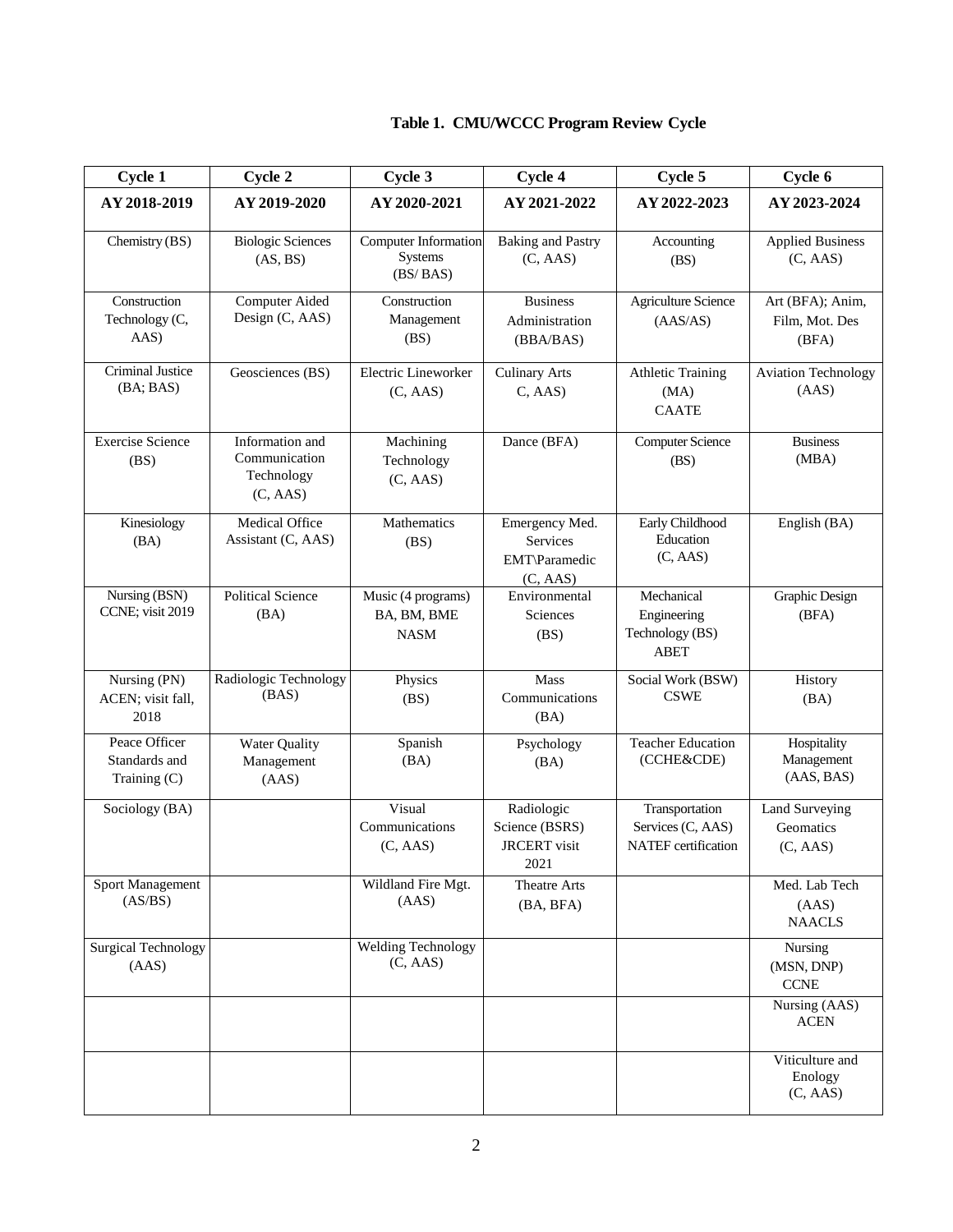- **2. Academic Department Heads**. S/he will be responsible for coordinating the review of the program within his or her unit. The Assistant Vice President for Academic Affairs will meet during the spring semester *prior to* the program review year with the Academic Department Head and program faculty members to discuss the program review process and elements of the selfstudy**.** The program faculty members submit the self-study to the Academic Department Head who, in turn, submits a copy of all materials **electronically** to the Assistant Vice President for Academic Affairs. The Academic Department Head also will coordinate with the Assistant Vice President for Academic Affairs in setting the external reviewer's itinerary while on campus, including arrangements for the reviewer to visit classes and access coursework offered in any distance format.
- **3. Assistant Vice President for Academic Affairs (AVPAA)**. The AVPAA provides the overall coordination for the program review process with the various participants. The AVPAA, in collaboration with the Academic Department Head and program faculty members, has responsibility for recommending possible external consultants to the Vice President for Academic Affairs (VPAA). Once approved by the VPAA, the AVPAA contacts the reviewer to set the dates of the visit and ensures materials are sent to the external reviewer four weeks prior to the visit. In addition to the self-study and related program materials, the AVPAA also providesthe following institution-level documents: University catalog, Academic Affairs' At-a-Glance brochure, the prior cycle's program review, and instructions for accessing any coursework delivered in a distance format. Finally, the AVPAA coordinates the site visit and receivesthe reviewer's report within 30 days following the visit.
- **4. The Office of Institutional Research, Planning and Decision Support (OIRPDS).** These staff will generate the data required for the program's statistical summaries as well as conduct a survey of alumni who graduated in the preceding five years. The data produced by these offices constitute the official quantitative information used by units in the program review process, but all program faculty members are responsible for ensuring the validity, reliability and comparability of thedata and are expected to cooperate in correcting erroneous information. Disagreements on specific data elements should be reconciled as early as possible in the review process. The statistical summaries are intended to help faculty members make informed observations about their program, but the data summaries do not suggest a reduction of decisionmaking exclusively to quantitative data. Instead, both quantitative and qualitative information are integral to the review process.
- **5. Director of Assessment of Student Learning (DASL)**. An integral part of the program review is the reporting of the assessment of student learning. The DASL works directly with faculty members to (a) define program-specific learning outcomes and design assessments that contribute to improved student success, (b) ensure consistency of program- and institution-level outcomes assessment, and (c) integrate assessment into other evaluation processes such as programreview and external accreditations. As part of the program review site visit, the DASL will meet with the external reviewer for questions/concerns regarding program SLO assessment. During the midcycle review, the DASL will consult with program faculty to assure there is proper documentation on the assessment/evaluation plan for review by the Assessment Committee. After the review, the DASL also will work with faculty members if changes are needed.
- **6. Faculty Assessment Coordinator (FAC)**. The Faculty Assessment Coordinator serves as a liaison between the Assessment Committee and the Faculty Senate, the DASL and theVPAA. The coordinator ensures that program assessment documents and the assessment portion of program reviews are evaluated by the Assessment Committee, and that the committee returns feedback to academic departments in a timely manner within the program review cycle as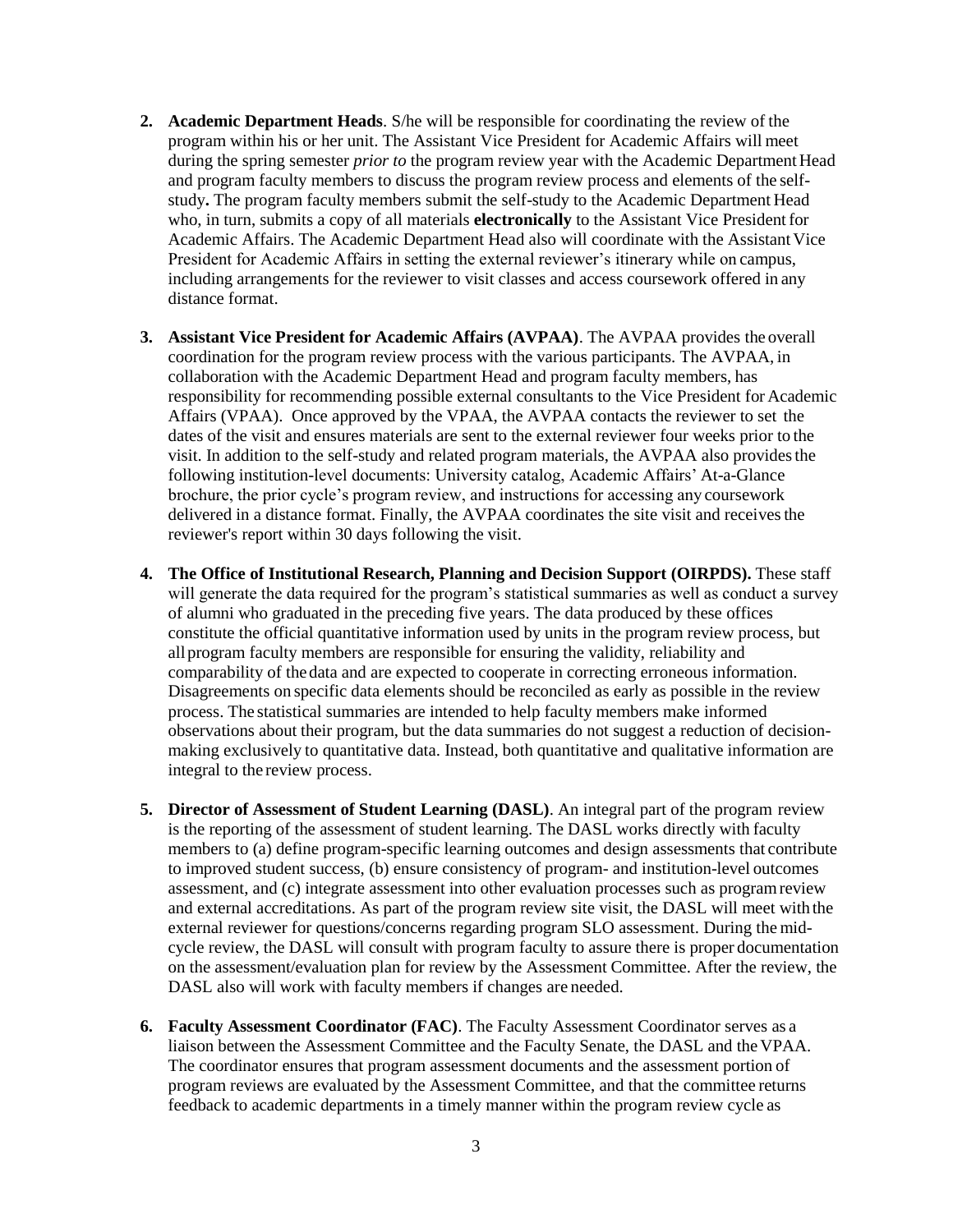outlined in Table 2. As part of the program review site visit, the FAC will meet with the external reviewer for questions/concerns regarding program SLO assessment. TheCoordinator will facilitate the mid-cycle assessment review with the Assessment Committee and willsubmit results of the review to the appropriate department heads.

- **7. Assessment Committee**. This committee provides a detailed examination and feedback of assessment section of a program review. The results of its review should be submitted by May 15 to the Faculty Senate, the Academic Department Head of the program under review, the Director of Assessment of Student Learning, and the Assistant Vice President for Academic Affairs.
- **8. Curriculum Committee(s)**. The relevant curriculum committee (i.e., the undergraduate curriculum committee looks at undergraduate graduate program reviews) reviews the curriculum section of program for any issues that affect the curriculum. The results of its review should be submitted by May 15 to the Faculty Senate, the Academic Department Head of the programunder review, the Director of Assessment of Student Learning, and the Assistant Vice President for Academic Affairs.
- **9. External Reviewer**. The role of the external reviewer is to provide an unbiased review of the program. One of the most important parts of a quality program is having an appropriate and upto-date curriculum, and thus a main responsibility of the reviewer is to evaluate it. It is understood that delivering the curriculum depends on having the necessary support, and the consultant is expected to comment on that also. To have sufficient time to prepare for the campus visit, the reviewer should receive the packet of materials four weeks prior to the visit. The reviewer makes his/her travel and hotel arrangements, is required to complete a W9 form, and is responsible for payment of taxes related to the visit. The reviewer submits his/her report to the AVPAA within 30 days of the site visit.
- **10. Vice President for Academic Affairs**. The VPAA approves the external reviewer, meets with the reviewer while on campus, and makes recommendations regarding the program review tothe President. Along with the Academic Department Head, the VPAA makes the presentation about the specific program review to the CMU Board of Trustees.
- **11. President**. The President meets with the external reviewer and makes the decision to approve/disapprove the program review.
- **12. CMU Board of Trustees**. The Board receives the program's self-study, externalreviewer's report, and if relevant, the program faculty members' rejoinder to the external review, as an information item.

#### <span id="page-5-0"></span>**C. Calendar of Program Review Activities**

Mid-to-late February (academic year prior to

program review) Assistant Vice President for Academic Affairs meets with the Academic Department Head and program faculty members to discuss the program review process and elements of the self-study. Program cycle isfound in Table 1.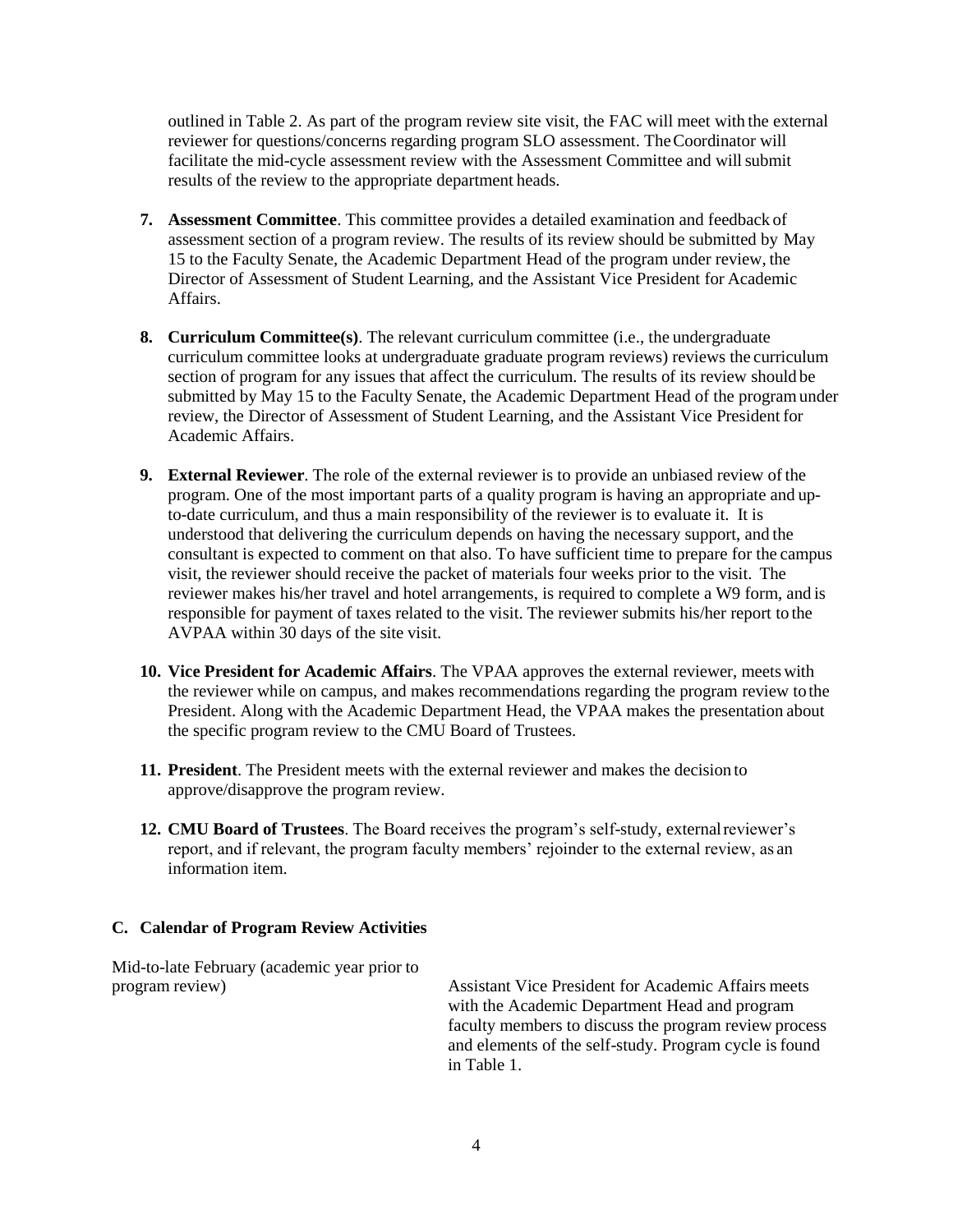| Early April (year prior)                     | Academic Department Head meets with program faculty<br>to plan completion of self-study. OIRPDS staff will<br>provide data up through the prior academic year.                                                                                                                                                  |
|----------------------------------------------|-----------------------------------------------------------------------------------------------------------------------------------------------------------------------------------------------------------------------------------------------------------------------------------------------------------------|
| October 20 (academic year of program review) | Program faculty members submit the program self-study<br>to the Academic Department Head. IR staff will provide<br>updated data to include the most recent academic year.                                                                                                                                       |
| November 1                                   | Academic Department Head submits a copy of all<br>materials electronically to the Assistant Vice President<br>for Academic Affairs.                                                                                                                                                                             |
| Mid-late November                            | <b>Assistant Vice President for Academic Affairs notifies</b><br>Academic Department Head of external reviewer and<br>dates for site visit.                                                                                                                                                                     |
| <b>Early December</b>                        | <b>Assistant Vice President for Academic Affairs sends</b><br>materials to external reviewer at least four weeks prior to<br>the campus visit.                                                                                                                                                                  |
| January 15 - April 1                         | Site visits by external reviewers.                                                                                                                                                                                                                                                                              |
|                                              | Program faculty members and Academic Department<br>Head prepare rejoinder to external reviewer's report (if<br>needed) within ten days of receiving external reviewer's<br>report. Academic Department Head, in turn, submits<br>rejoinder (if applicable) to Assistant Vice President for<br>Academic Affairs. |
| Spring/Summer Annually                       | Program review documents prepared for Trustees.                                                                                                                                                                                                                                                                 |
|                                              | Trustees receive program review documents as<br>information items.                                                                                                                                                                                                                                              |
|                                              | Reports on program review from Curriculum Committee<br>and Assessment Committee submitted to the Faculty<br>Senate, the Academic Department Head of the program<br>under review, and the Assistant Vice President for<br>Academic Affairs.                                                                      |
| December 1 (academic year following          |                                                                                                                                                                                                                                                                                                                 |
| program review)                              | Program faculty submit student learning outcomes<br>assessment plan to the Academic Department Head, who<br>after review and approval, sends them to Director of<br>Assessment of Student Learning and to Faculty<br>Assessment Coordinator (see Table 2)                                                       |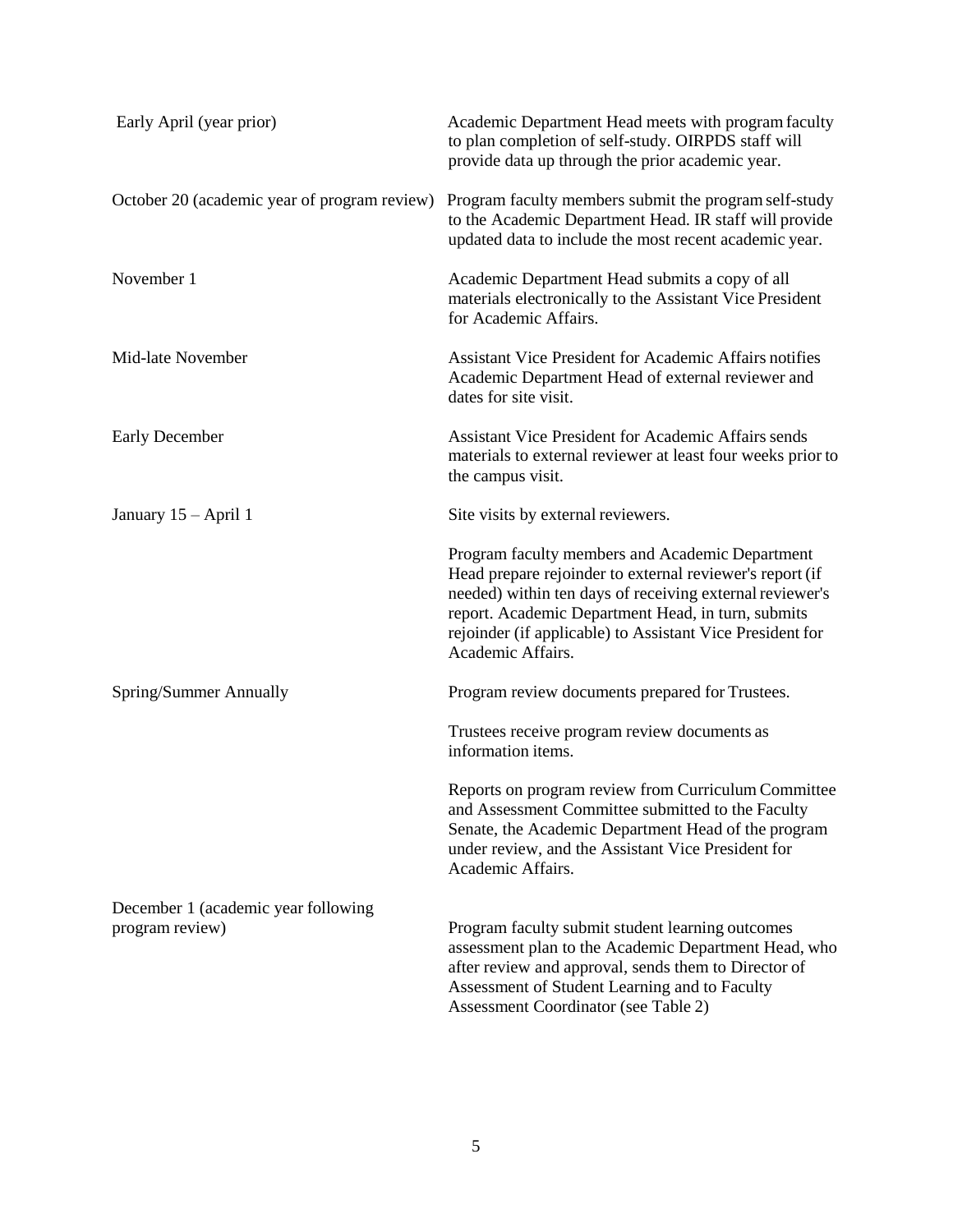#### **C. Calendar of Program Review Activities (cont.)**

December 1 (3<sup>rd</sup> academic year following program review) Program faculty members

submit student learning outcomes assessment midcycle report to the Academic Department Head, who approves after review, sends them to Director of Assessment of Student Learning and the Faculty Assessment Coordinator (see Table 2).

Note: Collection and faculty review of assessment data occurs annually for allSLOs.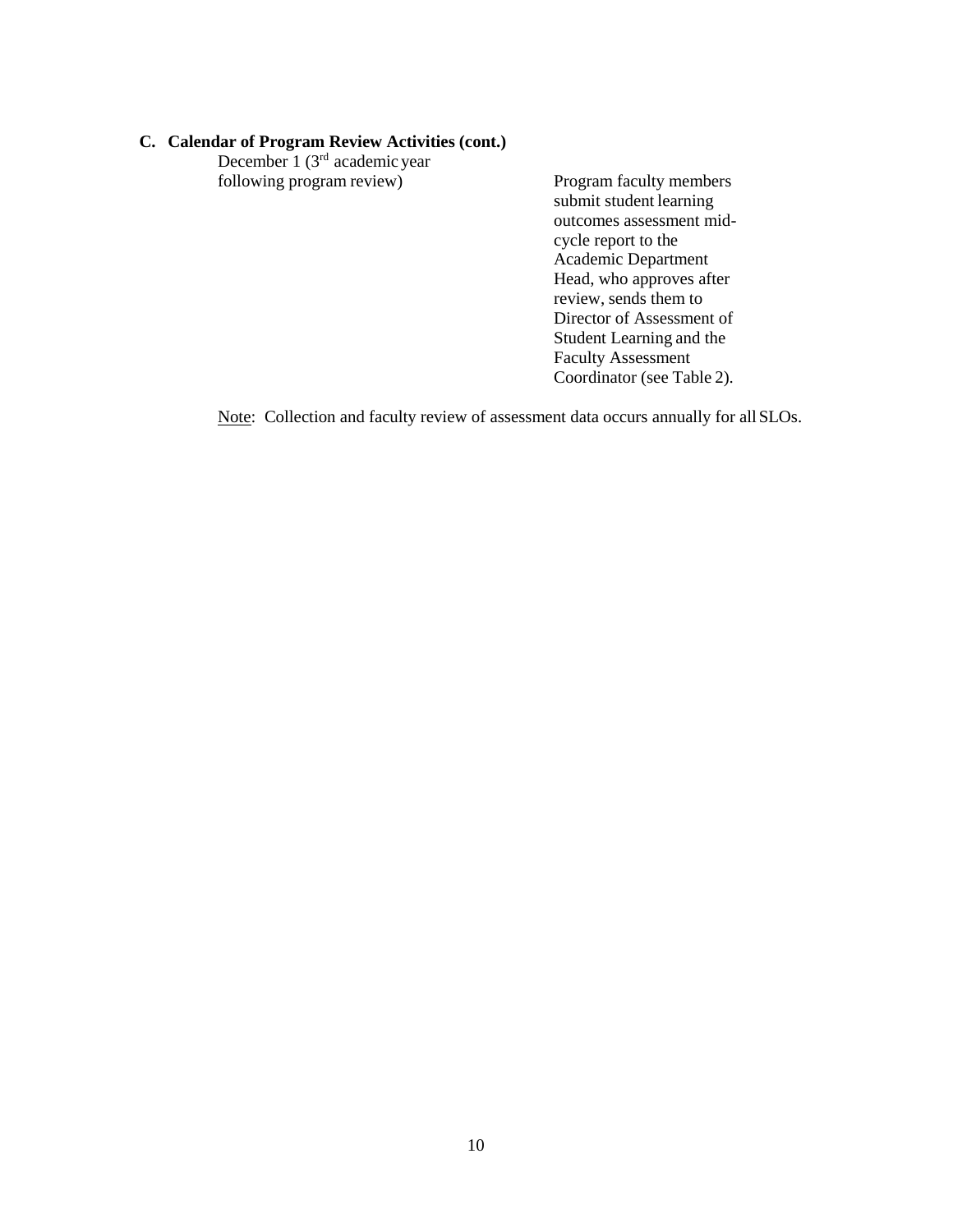| Year of<br>Program<br><b>Review</b> | <b>SLO</b><br><b>Reporting for</b><br>Programs in | <b>SLO</b><br><b>Reporting for</b><br>Programs in | SLO.<br><b>Reporting for</b><br>Programs in   | <b>SLO</b><br><b>Reporting for</b><br>Programs in | <b>SLO</b><br><b>Reporting for</b><br>Programs in | <b>SLO</b><br><b>Reporting for</b><br>Programs in |
|-------------------------------------|---------------------------------------------------|---------------------------------------------------|-----------------------------------------------|---------------------------------------------------|---------------------------------------------------|---------------------------------------------------|
| 2018-19                             | <b>Program Review</b><br>& Assessment<br>Plan     | Collect Data                                      | Collect<br>Data                               | <b>Summary Report</b>                             | Collect Data                                      | Collect Data                                      |
| 2019-20                             | Collect Data                                      | <b>Program Review</b><br>& Assessment<br>Plan     | Collect Data                                  | Collect<br>Data                                   | <b>Summary Report</b>                             | Collect Data                                      |
| 2020-21                             | <b>Collect Data</b>                               | Collect Data                                      | <b>Program Review</b><br>& Assessment<br>Plan | Collect Data                                      | Collect<br>Data                                   | <b>Summary Report</b>                             |
| 2021-22                             | <b>Summary Report</b>                             | Collect Data                                      | Collect Data                                  | <b>Program Review</b><br>& Assessment<br>Plan     | Collect Data                                      | Collect<br>Data                                   |
| 2022-23                             | Collect<br>Data                                   | <b>Summary Report</b>                             | Collect Data                                  | Collect Data                                      | <b>Program Review</b><br>& Assessment<br>Plan     | Collect Data                                      |
| 2023-24                             | <b>Collect Data</b>                               | Collect<br>Data                                   | <b>Summary Report</b>                         | Collect Data                                      | Collect Data                                      | <b>Program Review</b><br>& Assessment<br>Plan     |

**Table 2. Schedule for Data Collection and Reporting of Assessment Results for Student Learning Outcomes**

Program Review = self-study due including reporting of assessment data collected in previous years. Assessment Plan = includes refining of program SLOs and assessments, if needed, and planning for collection of data for next six years

 Collect data = annual collection of assessment data with analysis of results and reporting actions taken based on findings.

Assessment Summary (mid-cycle) Report due = narrative to include results of data collected and analyzed, changes made in three-year cycle, program SLOs and assessments refined as appropriate.

Note 1: As new programs are added, a summary report is due three years after initial implementation of a program.

Note 2: See Table 1 for program level associated with scheduled review year.

#### CMU Programs

| <b>Cycle 1 Programs</b> | <b>Cycle 2 Programs</b> | <b>Cycle 3 Programs</b> | <b>Cycle 4 Programs</b> | <b>Cycle 5 Programs</b>  | <b>Cycle 6 Programs</b> |
|-------------------------|-------------------------|-------------------------|-------------------------|--------------------------|-------------------------|
| Chemistry               | <b>Biological Sci</b>   | Comp Info Systems       | Business (BBA)          | Accounting               | Art (all)               |
| Criminal Justice        | Geosciences             | <b>Construction Mgt</b> | Dance                   | <b>Athletic Training</b> | Business (MBA)          |
| <b>Exercise Science</b> | Political Science       | <b>Mathematics</b>      | Env Sci & Tech          | Computer Science         | English                 |
| Kinesiology             | Radiologic Tech (BAS)   | Music*                  | Mass Communication      | Mech Engineer Tech*      | History                 |
| Nursing $(BSN)*$        |                         | Physics                 | Psychology              | Social Work*             | <b>Hospitality Mgmt</b> |
| Nursing $(PN)*$         |                         | Spanish                 | Rad Tech BSRS*          | Teacher Education*       | Medical Lab Tech*       |
| Sociology               |                         |                         | Theatre Arts            |                          | Nursing (graduate)*     |
| Sport Management        |                         |                         |                         |                          | Nursing $(AdS)*$        |

#### WCCC Programs

| Const. Technology                        | Computer Aided Design     | Electric Lineworker       | Baking and Pastry    | Agriculture Science | Applied      |
|------------------------------------------|---------------------------|---------------------------|----------------------|---------------------|--------------|
| <b>Business</b><br>POST                  | Info. Comm. Tech          | Machining Tech            | <b>Culinary Arts</b> | Early Childhood Ed. | Aviation     |
| Technology                               |                           |                           |                      |                     |              |
| Surgical Technology<br>Survey/ Geomatics | Med. Off. Asst.           | Visual Comm               | EMT/Paramedic        | Transp. Services    | Land         |
|                                          | <b>Water Ouality Mgmt</b> | Wildland Fire Mgt         |                      |                     | Viticulture/ |
| Enology                                  |                           | <b>Welding Technology</b> |                      |                     |              |

\*Programmatic Accreditation Note 3: Mechanical and Civil Engineering w/ CU-Boulder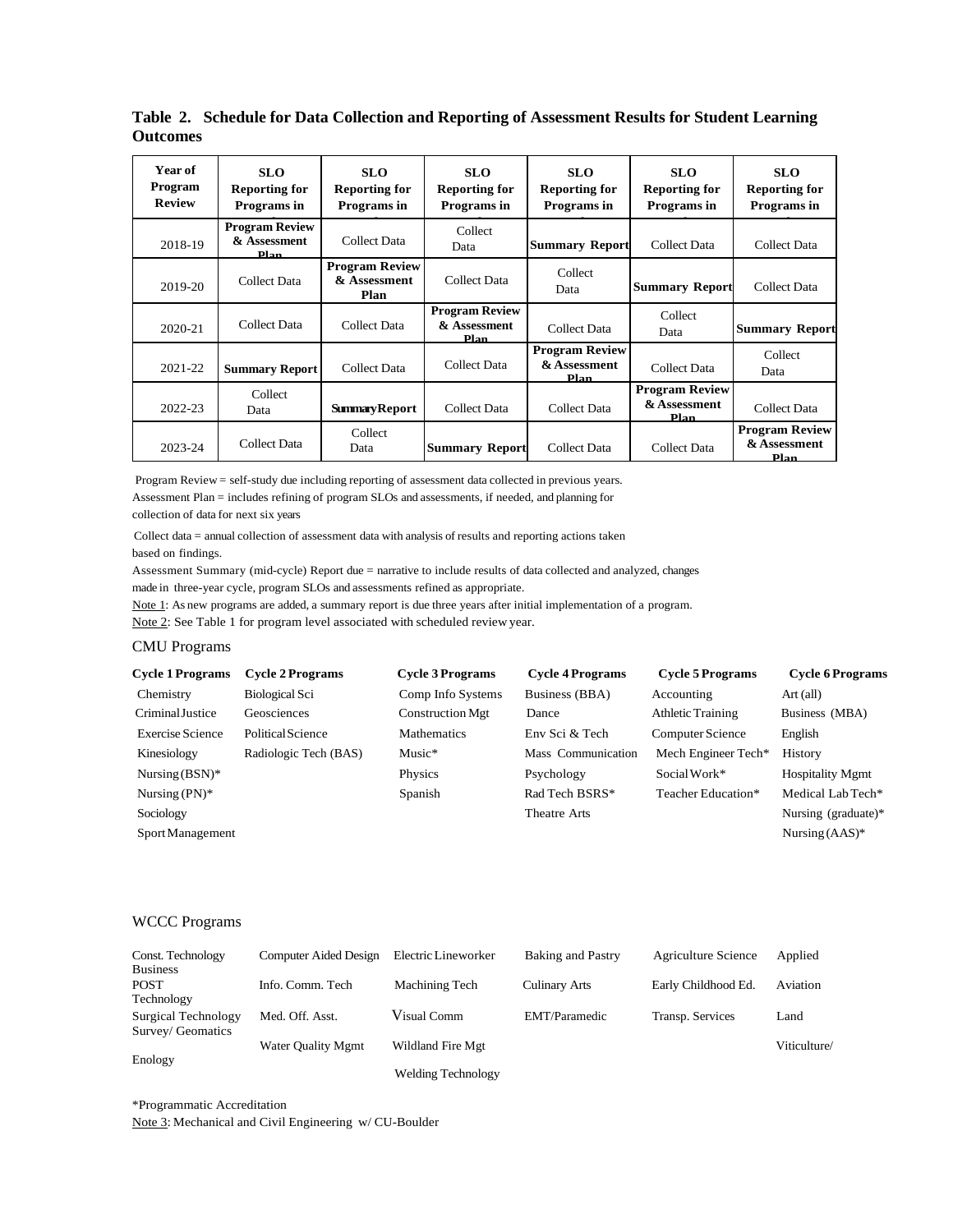Calendar of Program Review Activities (cont.) December 1  $(3<sup>rd</sup>$  academic year

following program review) Program faculty members submit student learning outcomes assessment mid-cycle report to the Academic Department Head, who, after review, sends them to Director of Assessment and Accreditation Support; and the Faculty Assessment Coordinator (see Table 2).

Note: Collection and faculty review of assessment data occurs annually for allSLOs.

**D. Program Review Self-study Elements.** Before the self-study begins, program faculty members should review the prior cycle's review document(s) for context.

#### **1. Introduction and Program Overview (2 - 3 pages):**

- a. Program description by level, identifying concentrations and minors as applicable;
- b. Brief history of the program;
- c. Recommendations from the previous external review and progress made toward addressing them (copy found on CMU assessment website);
- d. Mission statement and goals for the program, including the program's centrality to CMU's role and mission and strategic plan, and as applicable, how it adds value to the region;
- e. How the program's curriculum supports other majors/minors and general education requirements, as applicable
- f. Locational/comparative advantage;
- g. Any unique characteristics of the program; and
- h. Other information/data (program's option).

#### **2. Curriculum (2 -4 pages):**

- a. Describe the program's curriculum in terms of its breadth, depth, and level of the discipline.
- b. Program currency. What curricular changes have been made since the last program review?
- c. Description of program delivery locations and formats and how it has shifted to meet the changing needs of its students.
- **3. Analysis of Student Demand and Success (4 - 6 pages):** A narrative describing trends related to the data generated by the OIRPDS staff. The narrative also should identify any program-specific admissions criteria and comment on program's growth potential, particularly in light of any planned curricular changes. While the five-year data should be included as appendices to the self-study, summary tables may be incorporated into the narrative.
	- a. Number of majors (by concentration(s)) and minors;
	- b. Registrations and student credit hours by student level;
	- c. Registrations and student credit hours (fall and spring terms) subtotaled by course level;
	- d. Number of graduates (by concentration);
	- e. Student successes/recognitions, especially in external student competitions; and
	- f. Other information/data (program's option).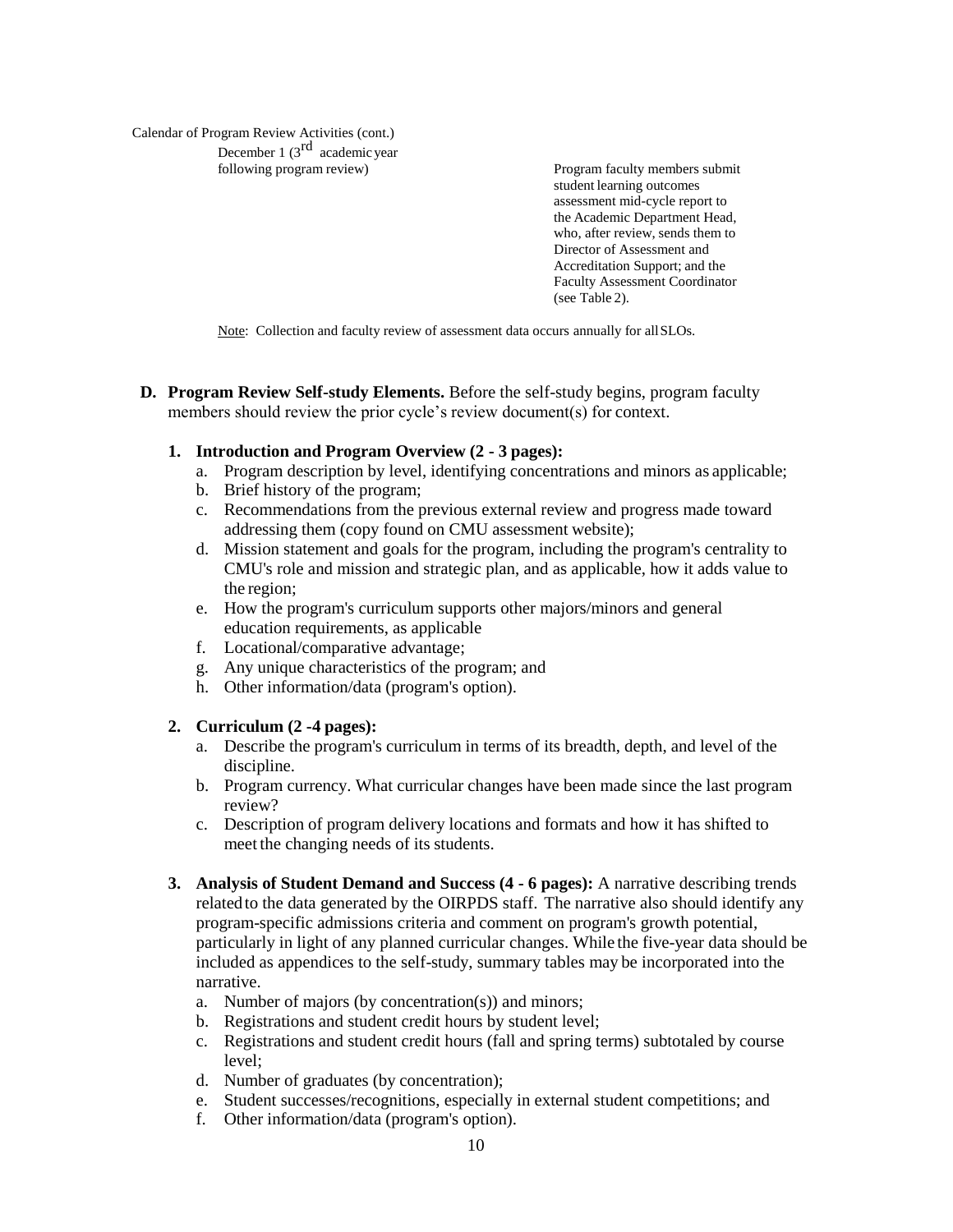- **4. Program Resources (4 - 6 pages):** A narrative describing trends related to following data generated by OIRPDS, Library, and Budget offices. While the five-year data should be included as appendices to the report, summary tables may be incorporated into the narrative.
	- a. Faculty
		- 1) Ratio of full-time equivalent students (FTES) to full-time equivalent faculty (FTEF);
		- 2) Course credit hours and student credit hours by faculty type (i.e.,tenured/tenuretrack, instructor, administrators/staff/coaches, lecturers);
		- 3) Faculty successes/quality/recognitions details related to teaching, advising, scholarship, service, and other achievements;
		- 4) Faculty vitas should be included in an appendix; and
		- 5) Other data (program's option).

b. Financial Information (finance and budget): As part of this narrative, describe any significant increases or decreases in the unit cost of the program during the review period, notingfactors that may be affecting costs and the possibility of correcting any deviation within existing resources. For programs in large departments, individual program information may not be available, in which case programs may use whatever measures are available (such as Delaware Report data).

- 1) Total budget revenues and program expenditures
- 2) Ratio of total expenditures/student credit hours
- 3) External funding (if applicable): Any external funding the program or its faculty have submitted and received since the last review. What potential opportunities exist for obtaining external funds during the next six years?
- c. Library assessment;
- d. Physical facilities;
- e. Instructional technology and equipment;
- f. Efficiencies in the way the program is operated;
- g. Other information/data (program's option).
- **5. Student Learning Outcomes and Assessments (6 - 8 pages):** While five-year data tables should be included as appendices to the report, summary tables may be incorporated into thenarrative. Note for programs with professional accreditation/state approval: If student learning outcomes and their assessment are part of the self-study, learning outcomes information may be submitted in the format required by the review agency; if not, these programs should follow the itemslisted below. Additionally, these programs are required to submit mid-cycle reports as described in section F, with the format to be determined by the Director of the Assessment of Student Learning in collaboration with the Academic Department Head. See Table 2 for SLO reporting schedule of reporting and follow-up.

Elements to be addressed in this section include:

- a. List student learning outcomes (SLOs) for the program and how they relate to the program's mission statement and courses. A **current** curriculum map should be included in the appendix. The program should also describe how it contributes to the achievement of the institution-wide student learning outcomes as applicable.
- b. Identify the direct and indirect measurements that assess the program's student learning outcomes and include the Three-year summary report (see attached template) in an appendix. What does the assessment information indicate about how effective the program is in preparing students for the future? Identify any other documentation of program quality, including external validation. While assessment results in specific coursework can be reported, the report should focus on outcomes at the program level.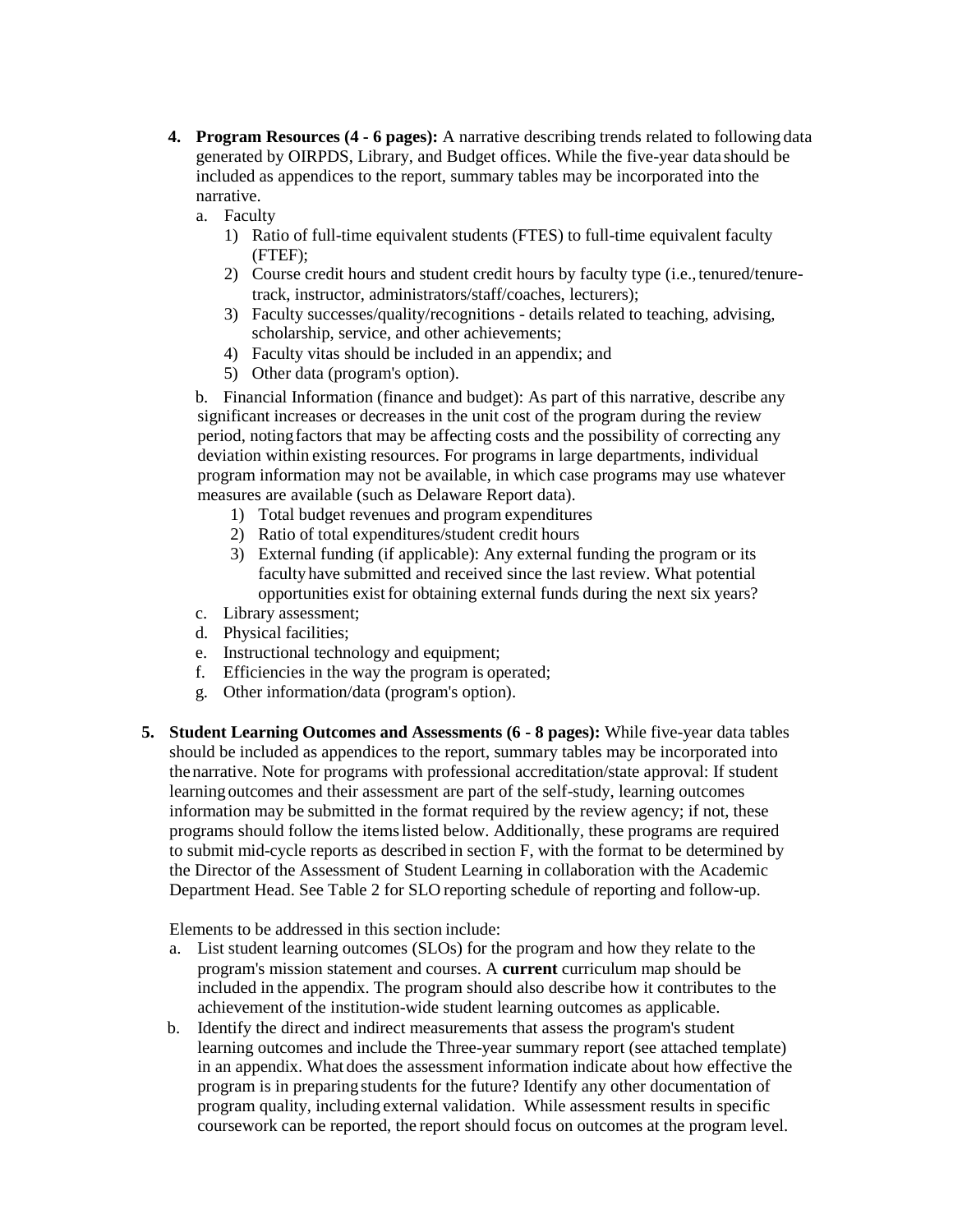Assessment results should be listed in the Three- Year Assessment Summary Report and include a narrative that analyzes the results and describes the actions taken (closing the loop).

 Information on student satisfaction also can be reported as well as current student and alumni success (i.e., graduate employment, awards, pass rates on licensure exams, graduate school acceptance and admissions test scores (GRE, MCAT, LSAT, etc.), advanced degrees obtained, results of alumni and employer surveys, etc.);

- c. Describe program improvements resulting from assessment of SLOs since the last program review;
- d. Indicate if student learning outcomes being refined, or if data collection being modified (if applicable); and
- e. Other information/data related to learning outcomes assessment (program's option).

#### **6. Future Program Plans (2 pages):**

- a. Vision for program; and
- b. Strengths and challenges facing program:
	- Trends in the discipline that could affect future planning for program (if applicable);
	- How program review process is being used to improve the program's teaching and learning; and
	- Reviewed program's challenges and potential resources needed to address them.

**Style Notes:** The self-study document must be submitted as a single, well-edited document in MicrosoftWord format to the Office of Academic Affairs by the specified deadline. Documents submittedin a .pdf format will not be accepted. The document should be singlespaced in 10-12 point Times New Roman font with sectioning and boldface as modeled in this guide, with one-inch margins all around. *Please have multiple people copy-edit the document prior to submission.* 

#### <span id="page-11-1"></span><span id="page-11-0"></span>**E. The External Review**

#### **1. Selection of the External Reviewer**

A program's external reviewer will be chosen by the Vice President for Academic Affairs. Program faculty members, the relevant Academic Department Head, and Assistant Vice President for Academic Affairs are encouraged to make recommendations for potential reviewers. Among the factors considered in selecting a reviewer are that s/he has:

- had no prior connection to the CMU/WCCC program or any of its faculty members;
- had experience at an institution similar to Colorado Mesa in its role and mission, program mix, and size;
- been a program review consultant for other institutions' programs;
- been involved in the program's professional organization(s) or a professional organization aligned with the discipline;
- had experience in delivering coursework via distance delivery, preferably in an online format;
- worked at multiple institutions and thus has had exposure to different, but current, curricular approaches to a program; and/or
- been an active teacher-scholar in the discipline.

The State of Colorado views external program reviewers as consultants who receive a flat-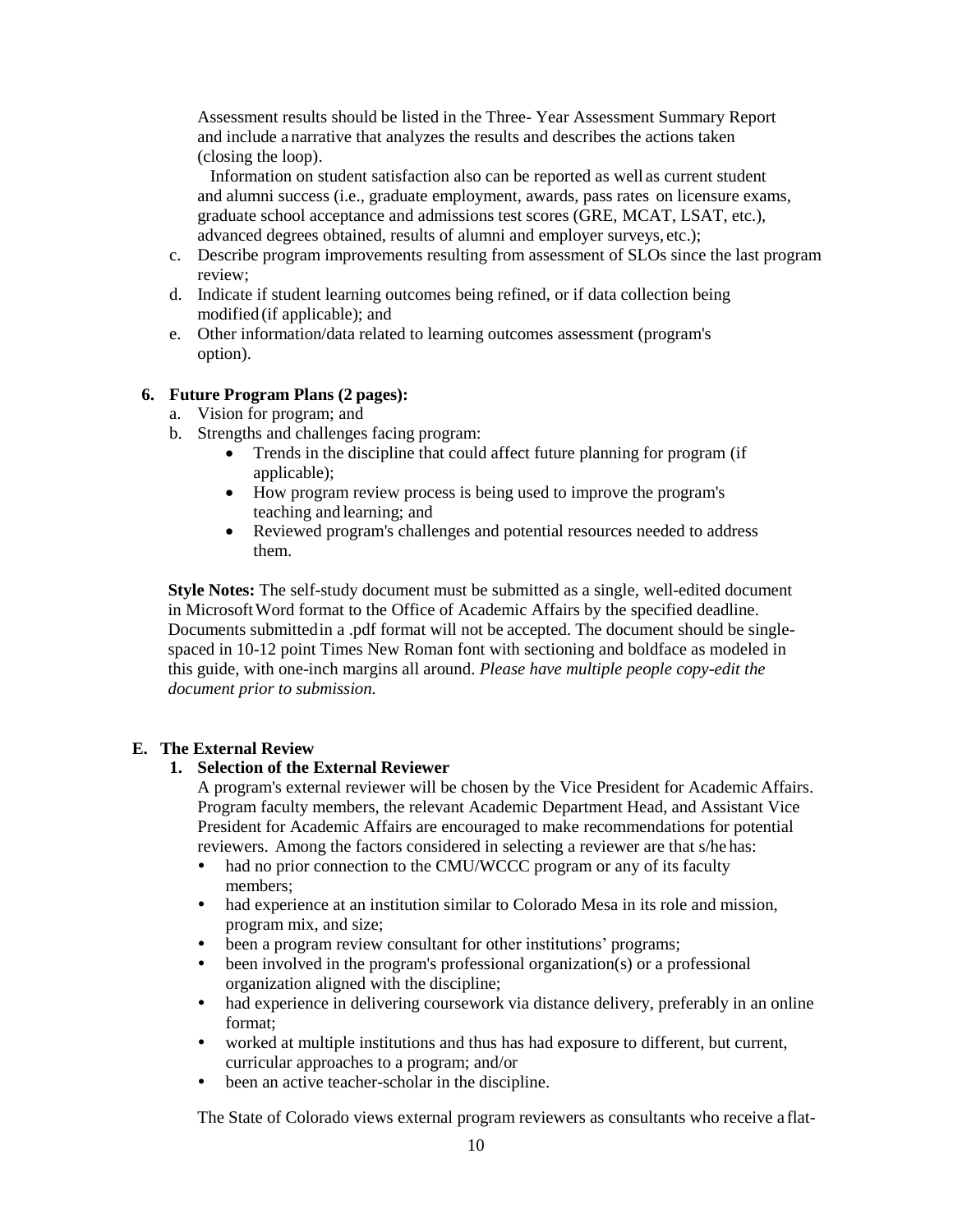rate payment which includes all travel-related expenses. The cost of the reviewer is paid by the Office of Academic Affairs. The reviewer makes his/her travel and hotel arrangements, is required to complete a W9 form, and is responsible for payment of taxes related to the visit.

#### <span id="page-12-0"></span>**2. External Reviewer's Site Visit**

The reviewer spends 1 - 2 days on campus. The Assistant Vice President for Academic Affairs coordinates the reviewer's itinerary with the Academic Department Head, program faculty,staff, and administrators. As part of the visit, the external reviewer generally will meet with the following:

- President:
- Vice President for Academic Affairs:
- Assistant Vice President of Academic Affairs;
- Academic Department Head;
- Program faculty members;
- Students, including those majoring in the program;
- Director of Tomlinson Library;
- Director of Assessment of Student Learning;
- Faculty Assessment Coordinator;
- Executive Director of Information Technology and Telecommunications;
- Graduates of the program; and
- Employers of graduates or an external advisory council, if applicable.

During the time on campus, the reviewer should visit at least two courses, one at the upperdivision level and the other at the lower division. The reviewer may request that the instructor leave the room while the reviewer visits with the students. For programs with courses offeredvia a distance format, the Academic Department head should recommend two courses and arrange for the reviewer to have access to them for observation purposes prior to arriving on campus. The reviewer might tour the library and/or computer labs as relevant while at CMU. Exitinterviews will be scheduled between the reviewer and 1) the President and Vice President for Academic Affairs, and 2) the AVPAA and 1 - 2 representatives from the program underreview.

The AVPAA and the Academic Department Head may host the reviewer for dinner, and program faculty members may host the reviewer for breakfast or lunch. The Academic Department Head must have official function forms approved by the VPAA prior to the event and follow theState's official function regulations. Otherwise, the cost of meals for faculty members, students, or alumni eating lunch or dinner with the reviewer must be paid from department funds or individuals may be expected to pay their own expenses.

#### <span id="page-12-2"></span><span id="page-12-1"></span>**3. External Reviewer's Report**

#### **a. Narrative**

Generally speaking, the external reviewer's final report should assess the overall quality of the program based on the self-study report as well as observations and conclusions from meetings with the academic department head, program faculty members, students, alumni, administration, and other stakeholders as appropriate. The reviewer should identify "best practices" employed by the program as well evidence of student learning and quality foundin students' work, such as in portfolios or other projects. Weaknesses/challenges identified in the program and strategies the program faculty members might take to address these elements also should be part of the narrative.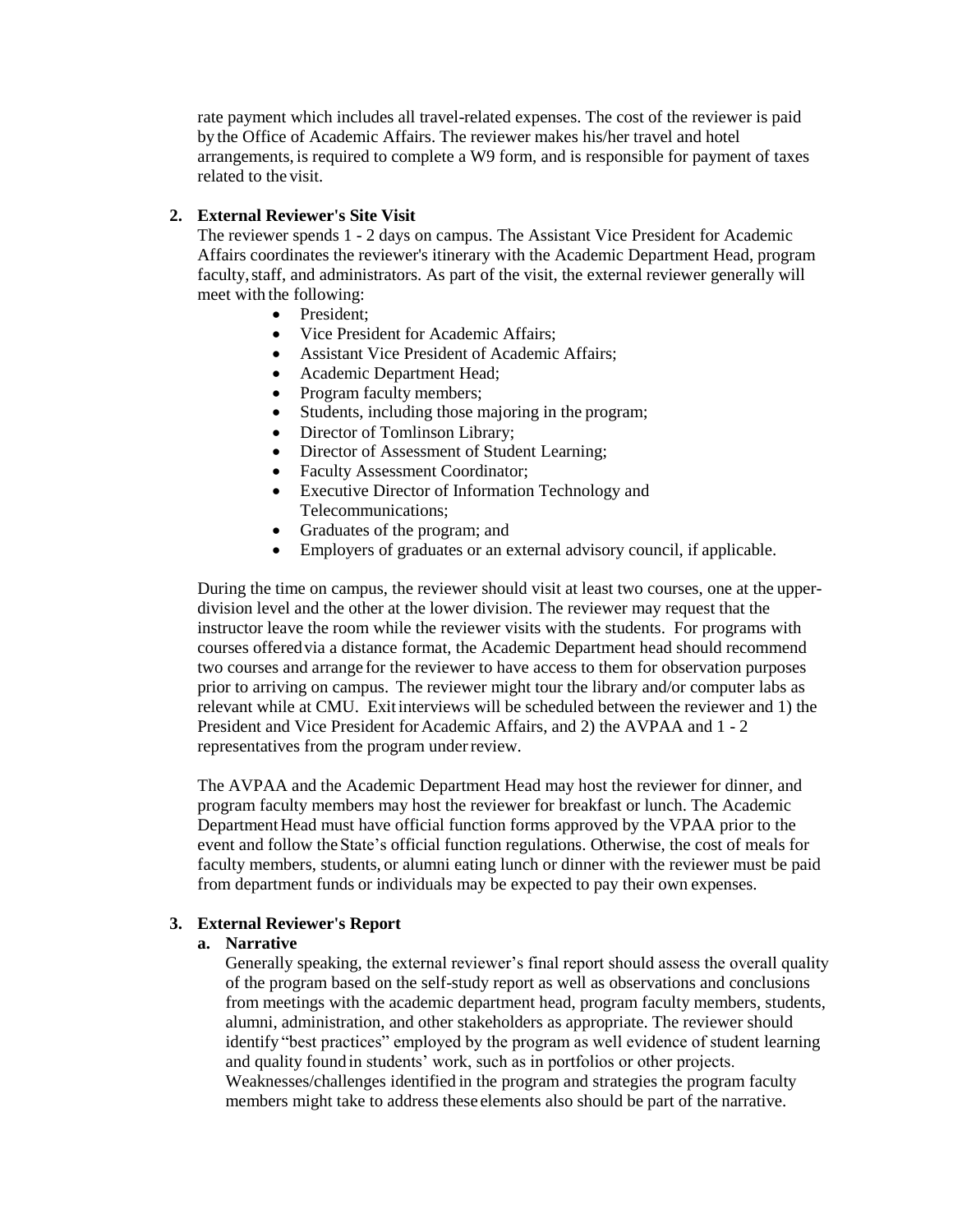The reviewer's report should be limited to the topics outlined in Section D above and not discuss topics unrelated to program qualities. The final report, including the executive summary table, should be received by the AVPAA no later than 30 days following the campus visit who distributes it to the President, Vice President for Academic Affairs, and Academic Department Head who, in turn, shares with program faculty members. The reviewer's recommendations for program improvement should be prioritized either from most important to least, or grouped according to short-term vs. longer-termimprovements. Program faculty members and the Academic Department Head may submit a rejoinder to the reviewer's report, if desired, within 10 days of receiving the reviewer'sreport.

## <span id="page-13-1"></span><span id="page-13-0"></span>**b. Executive Summary**

#### **1) Tabular Form**

Table 3 presents an executive summary of elements to be completed by the reviewerin addition to the report narrative.

#### <span id="page-13-2"></span>**2) Recommendations**

- a) List the 3 5 recommendations for program improvement of highest priority. What is the most important improvement this program needs to make during this review cycle, within the context of limited resource availability?
- b) What are the most exemplary element(s) about this program?

#### <span id="page-13-4"></span><span id="page-13-3"></span>**F. Follow-up Processes**

#### **1. Assessment Plan**

Program faculty will submit a refined plan for the assessment of student learning outcomes by December 1 of the academic year following the program review. It should be submitted **electronically** to the Director of the Assessment of Student Learning and the Assessment Committee.

#### <span id="page-13-5"></span>**2. Progress (Mid-cycle) Assessment Report**

Three years after completion of the program review, faculty members will submit a progress report on its assessment activities **electronically** to the Director of the Assessment of Student Learning and the Assessment Committee by December 1. This report will focus on progress that has been made in evaluating student learning by identifying measurements used, describing findings based on the assessments, and listing improvements to the program based on the assessment results.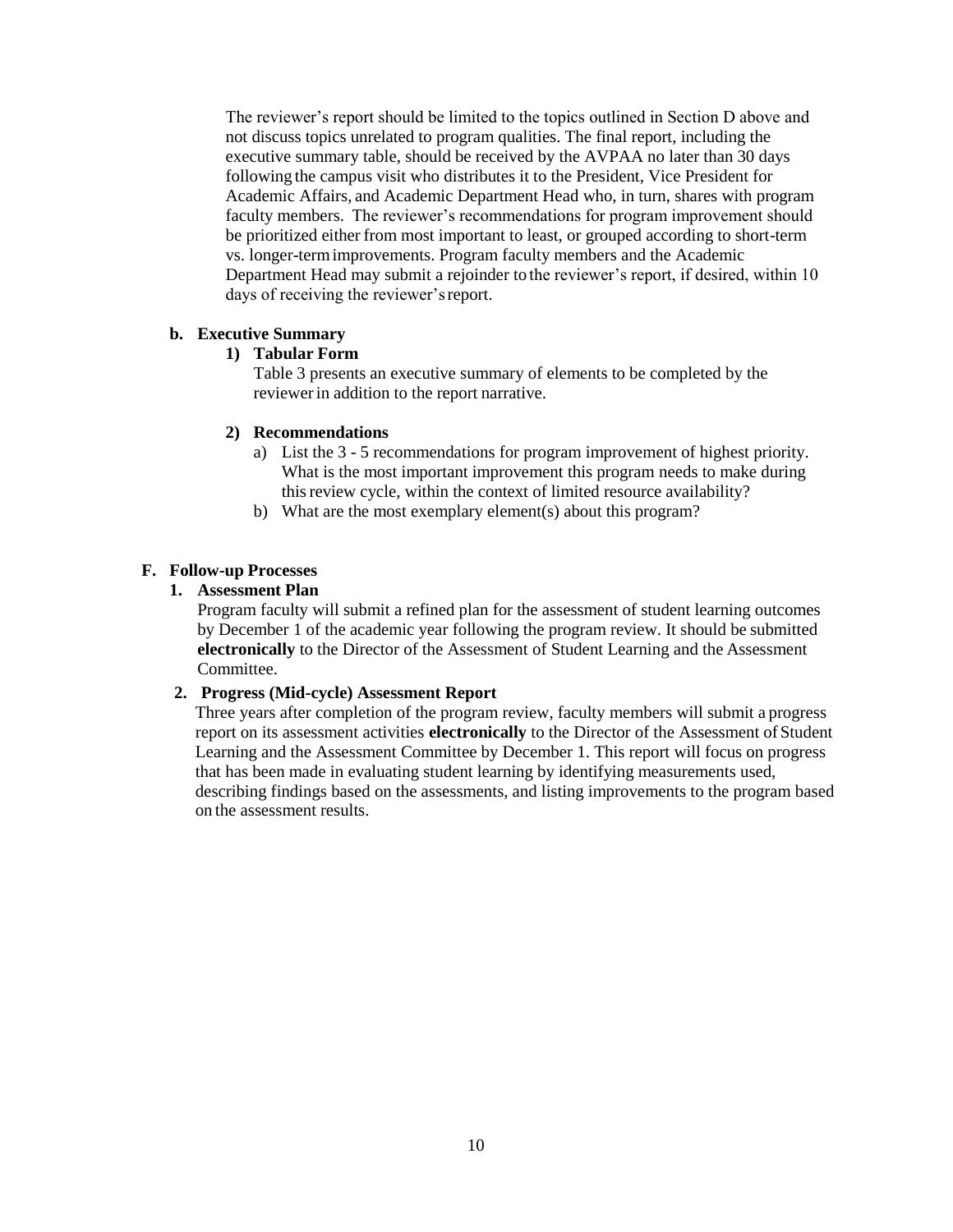# **Table 3. Executive Summary Template for External Reviewer's Observations**

| agree with element and/or why<br><b>Not</b><br><b>Unable to</b><br><b>Not</b><br><b>Program Review Element</b><br>unable to evaluate<br><b>Evaluate</b><br><b>Applicabl</b><br>Agree<br>Agree<br>The program's self-study is a realistic<br>and accurate appraisal of the program.<br>The program's mission and its<br>contributions are consistent with the<br>institution's role and mission and its<br>strategic goals.<br>The program's goals are being met.<br>The curriculum is appropriate to the<br>breadth, depth, and level of the<br>discipline.<br>The curriculum is current, follows best<br>practices, and/or adheres to the<br>professional standards of the discipline.<br>Student demand/enrollment is at an<br>expected level in the context of the<br>institution and program's role and<br>mission.<br>The program's teaching-learning<br>environment fosters success of the<br>program's students.<br>Program faculty members are<br>appropriately credentialed.<br>Program faculty members actively<br>contribute to scholarship, service and<br>advising.<br>Campus facilities meet the program's<br>needs.<br>Equipment meets the program's needs.<br>Instructional technology meets the<br>program's needs.<br>Current library resources meet the<br>program's needs.<br>Student learning outcomes are<br>appropriate to the discipline, clearly<br>stated, measurable, and assessed.<br>Program faculty members are involved<br>in on-going assessment efforts.<br>Program faculty members analyze<br>student learning outcome data and |                                 | Check the appropriate selection |  |  |  | Provide explanation if not |
|-------------------------------------------------------------------------------------------------------------------------------------------------------------------------------------------------------------------------------------------------------------------------------------------------------------------------------------------------------------------------------------------------------------------------------------------------------------------------------------------------------------------------------------------------------------------------------------------------------------------------------------------------------------------------------------------------------------------------------------------------------------------------------------------------------------------------------------------------------------------------------------------------------------------------------------------------------------------------------------------------------------------------------------------------------------------------------------------------------------------------------------------------------------------------------------------------------------------------------------------------------------------------------------------------------------------------------------------------------------------------------------------------------------------------------------------------------------------------------------------------------------------------------------------------------------------|---------------------------------|---------------------------------|--|--|--|----------------------------|
|                                                                                                                                                                                                                                                                                                                                                                                                                                                                                                                                                                                                                                                                                                                                                                                                                                                                                                                                                                                                                                                                                                                                                                                                                                                                                                                                                                                                                                                                                                                                                                   |                                 |                                 |  |  |  |                            |
|                                                                                                                                                                                                                                                                                                                                                                                                                                                                                                                                                                                                                                                                                                                                                                                                                                                                                                                                                                                                                                                                                                                                                                                                                                                                                                                                                                                                                                                                                                                                                                   |                                 |                                 |  |  |  |                            |
|                                                                                                                                                                                                                                                                                                                                                                                                                                                                                                                                                                                                                                                                                                                                                                                                                                                                                                                                                                                                                                                                                                                                                                                                                                                                                                                                                                                                                                                                                                                                                                   |                                 |                                 |  |  |  |                            |
|                                                                                                                                                                                                                                                                                                                                                                                                                                                                                                                                                                                                                                                                                                                                                                                                                                                                                                                                                                                                                                                                                                                                                                                                                                                                                                                                                                                                                                                                                                                                                                   |                                 |                                 |  |  |  |                            |
|                                                                                                                                                                                                                                                                                                                                                                                                                                                                                                                                                                                                                                                                                                                                                                                                                                                                                                                                                                                                                                                                                                                                                                                                                                                                                                                                                                                                                                                                                                                                                                   |                                 |                                 |  |  |  |                            |
|                                                                                                                                                                                                                                                                                                                                                                                                                                                                                                                                                                                                                                                                                                                                                                                                                                                                                                                                                                                                                                                                                                                                                                                                                                                                                                                                                                                                                                                                                                                                                                   |                                 |                                 |  |  |  |                            |
|                                                                                                                                                                                                                                                                                                                                                                                                                                                                                                                                                                                                                                                                                                                                                                                                                                                                                                                                                                                                                                                                                                                                                                                                                                                                                                                                                                                                                                                                                                                                                                   |                                 |                                 |  |  |  |                            |
|                                                                                                                                                                                                                                                                                                                                                                                                                                                                                                                                                                                                                                                                                                                                                                                                                                                                                                                                                                                                                                                                                                                                                                                                                                                                                                                                                                                                                                                                                                                                                                   |                                 |                                 |  |  |  |                            |
|                                                                                                                                                                                                                                                                                                                                                                                                                                                                                                                                                                                                                                                                                                                                                                                                                                                                                                                                                                                                                                                                                                                                                                                                                                                                                                                                                                                                                                                                                                                                                                   |                                 |                                 |  |  |  |                            |
|                                                                                                                                                                                                                                                                                                                                                                                                                                                                                                                                                                                                                                                                                                                                                                                                                                                                                                                                                                                                                                                                                                                                                                                                                                                                                                                                                                                                                                                                                                                                                                   |                                 |                                 |  |  |  |                            |
|                                                                                                                                                                                                                                                                                                                                                                                                                                                                                                                                                                                                                                                                                                                                                                                                                                                                                                                                                                                                                                                                                                                                                                                                                                                                                                                                                                                                                                                                                                                                                                   |                                 |                                 |  |  |  |                            |
|                                                                                                                                                                                                                                                                                                                                                                                                                                                                                                                                                                                                                                                                                                                                                                                                                                                                                                                                                                                                                                                                                                                                                                                                                                                                                                                                                                                                                                                                                                                                                                   |                                 |                                 |  |  |  |                            |
|                                                                                                                                                                                                                                                                                                                                                                                                                                                                                                                                                                                                                                                                                                                                                                                                                                                                                                                                                                                                                                                                                                                                                                                                                                                                                                                                                                                                                                                                                                                                                                   |                                 |                                 |  |  |  |                            |
|                                                                                                                                                                                                                                                                                                                                                                                                                                                                                                                                                                                                                                                                                                                                                                                                                                                                                                                                                                                                                                                                                                                                                                                                                                                                                                                                                                                                                                                                                                                                                                   |                                 |                                 |  |  |  |                            |
|                                                                                                                                                                                                                                                                                                                                                                                                                                                                                                                                                                                                                                                                                                                                                                                                                                                                                                                                                                                                                                                                                                                                                                                                                                                                                                                                                                                                                                                                                                                                                                   |                                 |                                 |  |  |  |                            |
|                                                                                                                                                                                                                                                                                                                                                                                                                                                                                                                                                                                                                                                                                                                                                                                                                                                                                                                                                                                                                                                                                                                                                                                                                                                                                                                                                                                                                                                                                                                                                                   |                                 |                                 |  |  |  |                            |
|                                                                                                                                                                                                                                                                                                                                                                                                                                                                                                                                                                                                                                                                                                                                                                                                                                                                                                                                                                                                                                                                                                                                                                                                                                                                                                                                                                                                                                                                                                                                                                   |                                 |                                 |  |  |  |                            |
|                                                                                                                                                                                                                                                                                                                                                                                                                                                                                                                                                                                                                                                                                                                                                                                                                                                                                                                                                                                                                                                                                                                                                                                                                                                                                                                                                                                                                                                                                                                                                                   |                                 |                                 |  |  |  |                            |
|                                                                                                                                                                                                                                                                                                                                                                                                                                                                                                                                                                                                                                                                                                                                                                                                                                                                                                                                                                                                                                                                                                                                                                                                                                                                                                                                                                                                                                                                                                                                                                   |                                 |                                 |  |  |  |                            |
|                                                                                                                                                                                                                                                                                                                                                                                                                                                                                                                                                                                                                                                                                                                                                                                                                                                                                                                                                                                                                                                                                                                                                                                                                                                                                                                                                                                                                                                                                                                                                                   |                                 |                                 |  |  |  |                            |
|                                                                                                                                                                                                                                                                                                                                                                                                                                                                                                                                                                                                                                                                                                                                                                                                                                                                                                                                                                                                                                                                                                                                                                                                                                                                                                                                                                                                                                                                                                                                                                   |                                 |                                 |  |  |  |                            |
|                                                                                                                                                                                                                                                                                                                                                                                                                                                                                                                                                                                                                                                                                                                                                                                                                                                                                                                                                                                                                                                                                                                                                                                                                                                                                                                                                                                                                                                                                                                                                                   |                                 |                                 |  |  |  |                            |
|                                                                                                                                                                                                                                                                                                                                                                                                                                                                                                                                                                                                                                                                                                                                                                                                                                                                                                                                                                                                                                                                                                                                                                                                                                                                                                                                                                                                                                                                                                                                                                   |                                 |                                 |  |  |  |                            |
|                                                                                                                                                                                                                                                                                                                                                                                                                                                                                                                                                                                                                                                                                                                                                                                                                                                                                                                                                                                                                                                                                                                                                                                                                                                                                                                                                                                                                                                                                                                                                                   |                                 |                                 |  |  |  |                            |
|                                                                                                                                                                                                                                                                                                                                                                                                                                                                                                                                                                                                                                                                                                                                                                                                                                                                                                                                                                                                                                                                                                                                                                                                                                                                                                                                                                                                                                                                                                                                                                   |                                 |                                 |  |  |  |                            |
|                                                                                                                                                                                                                                                                                                                                                                                                                                                                                                                                                                                                                                                                                                                                                                                                                                                                                                                                                                                                                                                                                                                                                                                                                                                                                                                                                                                                                                                                                                                                                                   |                                 |                                 |  |  |  |                            |
|                                                                                                                                                                                                                                                                                                                                                                                                                                                                                                                                                                                                                                                                                                                                                                                                                                                                                                                                                                                                                                                                                                                                                                                                                                                                                                                                                                                                                                                                                                                                                                   |                                 |                                 |  |  |  |                            |
|                                                                                                                                                                                                                                                                                                                                                                                                                                                                                                                                                                                                                                                                                                                                                                                                                                                                                                                                                                                                                                                                                                                                                                                                                                                                                                                                                                                                                                                                                                                                                                   |                                 |                                 |  |  |  |                            |
|                                                                                                                                                                                                                                                                                                                                                                                                                                                                                                                                                                                                                                                                                                                                                                                                                                                                                                                                                                                                                                                                                                                                                                                                                                                                                                                                                                                                                                                                                                                                                                   |                                 |                                 |  |  |  |                            |
|                                                                                                                                                                                                                                                                                                                                                                                                                                                                                                                                                                                                                                                                                                                                                                                                                                                                                                                                                                                                                                                                                                                                                                                                                                                                                                                                                                                                                                                                                                                                                                   |                                 |                                 |  |  |  |                            |
|                                                                                                                                                                                                                                                                                                                                                                                                                                                                                                                                                                                                                                                                                                                                                                                                                                                                                                                                                                                                                                                                                                                                                                                                                                                                                                                                                                                                                                                                                                                                                                   |                                 |                                 |  |  |  |                            |
|                                                                                                                                                                                                                                                                                                                                                                                                                                                                                                                                                                                                                                                                                                                                                                                                                                                                                                                                                                                                                                                                                                                                                                                                                                                                                                                                                                                                                                                                                                                                                                   |                                 |                                 |  |  |  |                            |
|                                                                                                                                                                                                                                                                                                                                                                                                                                                                                                                                                                                                                                                                                                                                                                                                                                                                                                                                                                                                                                                                                                                                                                                                                                                                                                                                                                                                                                                                                                                                                                   |                                 |                                 |  |  |  |                            |
|                                                                                                                                                                                                                                                                                                                                                                                                                                                                                                                                                                                                                                                                                                                                                                                                                                                                                                                                                                                                                                                                                                                                                                                                                                                                                                                                                                                                                                                                                                                                                                   |                                 |                                 |  |  |  |                            |
|                                                                                                                                                                                                                                                                                                                                                                                                                                                                                                                                                                                                                                                                                                                                                                                                                                                                                                                                                                                                                                                                                                                                                                                                                                                                                                                                                                                                                                                                                                                                                                   |                                 |                                 |  |  |  |                            |
|                                                                                                                                                                                                                                                                                                                                                                                                                                                                                                                                                                                                                                                                                                                                                                                                                                                                                                                                                                                                                                                                                                                                                                                                                                                                                                                                                                                                                                                                                                                                                                   |                                 |                                 |  |  |  |                            |
|                                                                                                                                                                                                                                                                                                                                                                                                                                                                                                                                                                                                                                                                                                                                                                                                                                                                                                                                                                                                                                                                                                                                                                                                                                                                                                                                                                                                                                                                                                                                                                   |                                 |                                 |  |  |  |                            |
|                                                                                                                                                                                                                                                                                                                                                                                                                                                                                                                                                                                                                                                                                                                                                                                                                                                                                                                                                                                                                                                                                                                                                                                                                                                                                                                                                                                                                                                                                                                                                                   |                                 |                                 |  |  |  |                            |
|                                                                                                                                                                                                                                                                                                                                                                                                                                                                                                                                                                                                                                                                                                                                                                                                                                                                                                                                                                                                                                                                                                                                                                                                                                                                                                                                                                                                                                                                                                                                                                   |                                 |                                 |  |  |  |                            |
|                                                                                                                                                                                                                                                                                                                                                                                                                                                                                                                                                                                                                                                                                                                                                                                                                                                                                                                                                                                                                                                                                                                                                                                                                                                                                                                                                                                                                                                                                                                                                                   |                                 |                                 |  |  |  |                            |
|                                                                                                                                                                                                                                                                                                                                                                                                                                                                                                                                                                                                                                                                                                                                                                                                                                                                                                                                                                                                                                                                                                                                                                                                                                                                                                                                                                                                                                                                                                                                                                   |                                 |                                 |  |  |  |                            |
|                                                                                                                                                                                                                                                                                                                                                                                                                                                                                                                                                                                                                                                                                                                                                                                                                                                                                                                                                                                                                                                                                                                                                                                                                                                                                                                                                                                                                                                                                                                                                                   |                                 |                                 |  |  |  |                            |
|                                                                                                                                                                                                                                                                                                                                                                                                                                                                                                                                                                                                                                                                                                                                                                                                                                                                                                                                                                                                                                                                                                                                                                                                                                                                                                                                                                                                                                                                                                                                                                   | program effectiveness to foster |                                 |  |  |  |                            |
| continuous improvement.                                                                                                                                                                                                                                                                                                                                                                                                                                                                                                                                                                                                                                                                                                                                                                                                                                                                                                                                                                                                                                                                                                                                                                                                                                                                                                                                                                                                                                                                                                                                           |                                 |                                 |  |  |  |                            |
| The program's articulation of its                                                                                                                                                                                                                                                                                                                                                                                                                                                                                                                                                                                                                                                                                                                                                                                                                                                                                                                                                                                                                                                                                                                                                                                                                                                                                                                                                                                                                                                                                                                                 |                                 |                                 |  |  |  |                            |
| strengths and challenges is accurate/                                                                                                                                                                                                                                                                                                                                                                                                                                                                                                                                                                                                                                                                                                                                                                                                                                                                                                                                                                                                                                                                                                                                                                                                                                                                                                                                                                                                                                                                                                                             |                                 |                                 |  |  |  |                            |
| appropriate and integral to its future                                                                                                                                                                                                                                                                                                                                                                                                                                                                                                                                                                                                                                                                                                                                                                                                                                                                                                                                                                                                                                                                                                                                                                                                                                                                                                                                                                                                                                                                                                                            |                                 |                                 |  |  |  |                            |
| planning.                                                                                                                                                                                                                                                                                                                                                                                                                                                                                                                                                                                                                                                                                                                                                                                                                                                                                                                                                                                                                                                                                                                                                                                                                                                                                                                                                                                                                                                                                                                                                         |                                 |                                 |  |  |  |                            |

September 7, 2012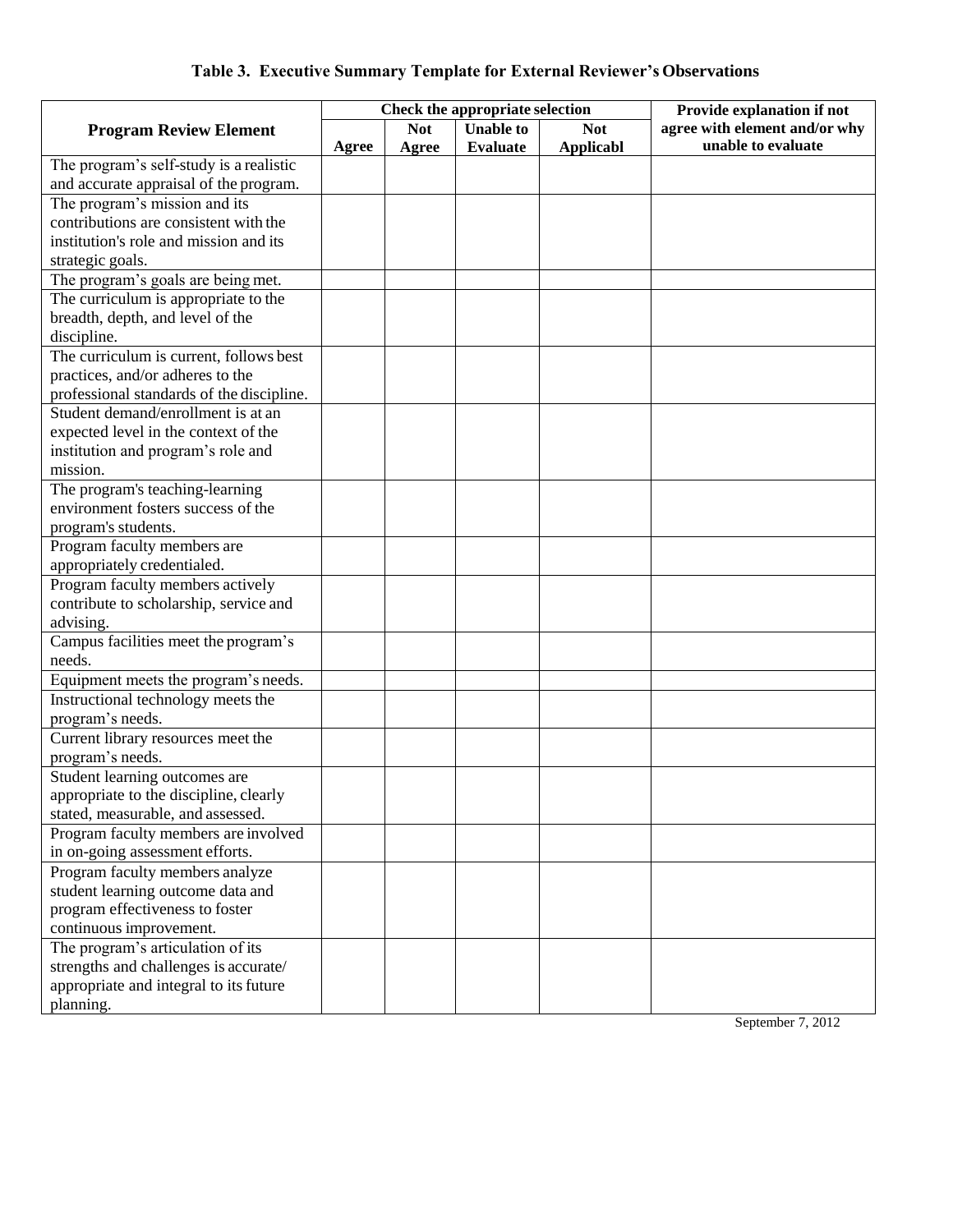# **COLORADO MESA UNIVERSITY**

## **Three-Year Summary Report**

**\_\_\_\_\_\_\_\_\_\_\_\_ Program**

The Colorado Mesa University assessment progress report will consist of areas regarding program student learning outcomes, results, and actions taken over a 3-year period. Please attach the last three years of annual assessment reports, and any department/program minutes that recorded discussion of learning outcomes. Summarize each student learning outcome that has been assessed over the past three years. Attach rubrics used in assessment, if possible.

# **Assessment Summary**

| <b>Program Outcome 1</b> | <b>Courses/Educational</b><br><b>Strategies Used</b><br>(from Curriculum Map) | <b>Assessment Method(s)</b> | <b>Semester of Data Collection</b> |
|--------------------------|-------------------------------------------------------------------------------|-----------------------------|------------------------------------|
|                          |                                                                               |                             |                                    |

## **Results Summary**

| Year | <b>Results</b><br>(Include numbers of students) | <b>Target or Benchmark</b><br>(If Applicable) |
|------|-------------------------------------------------|-----------------------------------------------|
|      |                                                 |                                               |

**Actions Taken (Briefly describe the analysis of the results and actions taken for future assessment. Indicate any budget implications based on the analysis. Limit 150 words.)**

| <b>Program Outcome 2</b> | <b>Courses/Educational</b><br><b>Strategies Used</b><br>(from Curriculum Map) | <b>Assessment Method(s)</b> | <b>Semester of Data Collection</b> |
|--------------------------|-------------------------------------------------------------------------------|-----------------------------|------------------------------------|
|                          |                                                                               |                             |                                    |

#### **Results Summary**

| Year | <b>Results</b><br>(Include numbers of students) | <b>Target or Benchmark</b><br>(If Applicable) |
|------|-------------------------------------------------|-----------------------------------------------|
|      |                                                 |                                               |

## **Actions Taken**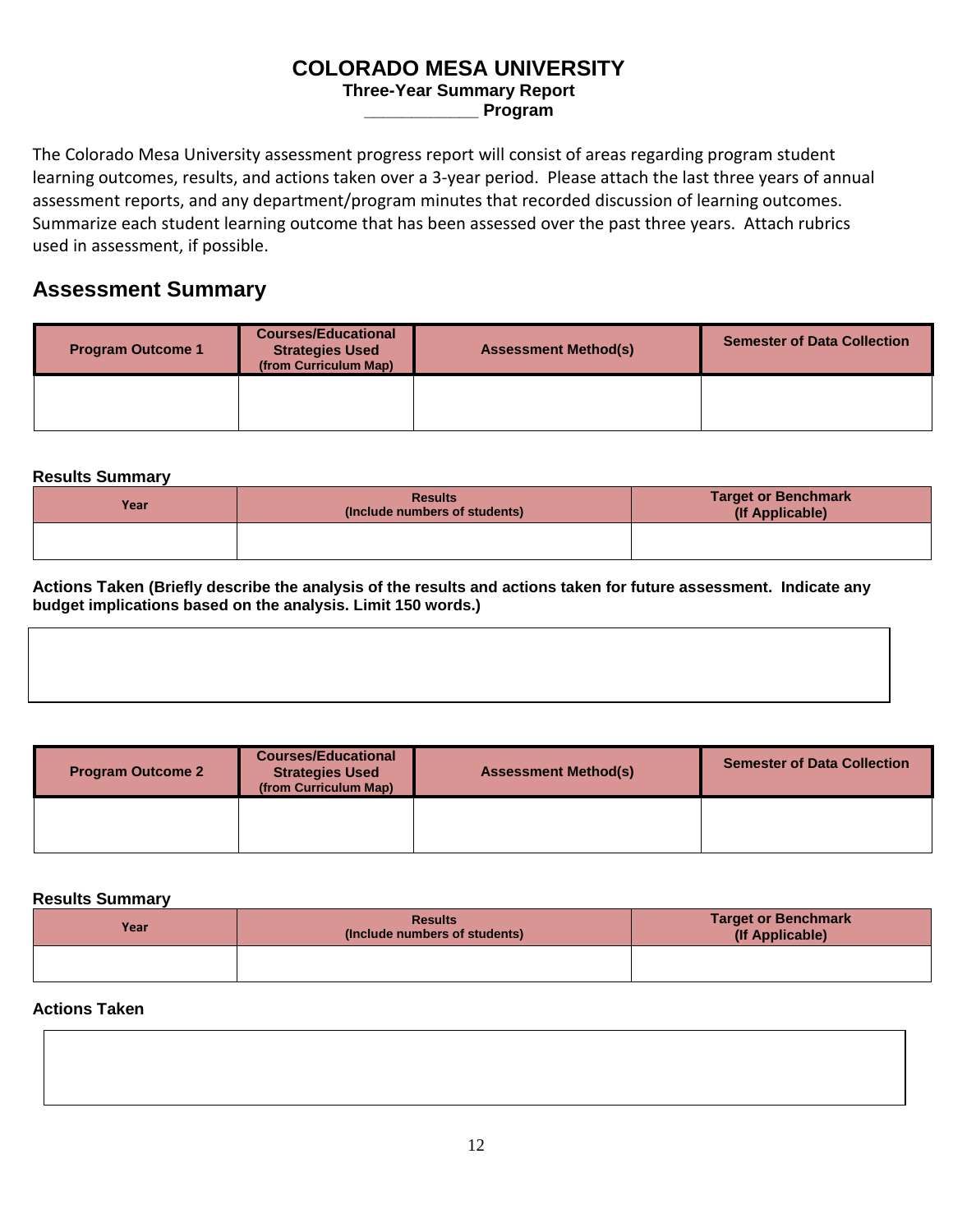| <b>Program Outcome 3</b> | <b>Courses/Educational</b><br><b>Strategies Used</b><br>(from Curriculum Map) | <b>Assessment Method(s)</b> | <b>Semester of Data Collection</b> |
|--------------------------|-------------------------------------------------------------------------------|-----------------------------|------------------------------------|
|                          |                                                                               |                             |                                    |

## **Results Summary**

| Year | <b>Results</b><br>(Include numbers of students) | <b>Target or Benchmark</b><br>(If Applicable) |
|------|-------------------------------------------------|-----------------------------------------------|
|      |                                                 |                                               |

## **Actions Taken:**

| <b>Program Outcome 4</b> | <b>Courses/Educational</b><br><b>Strategies Used</b><br>(from Curriculum Map) | <b>Assessment Method(s)</b> | <b>Semester of Data Collection</b> |
|--------------------------|-------------------------------------------------------------------------------|-----------------------------|------------------------------------|
|                          |                                                                               |                             |                                    |

## **Results Summary**

| Year | <b>Results</b><br>(Include numbers of students) | <b>Target or Benchmark</b><br>(If Applicable) |
|------|-------------------------------------------------|-----------------------------------------------|
|      |                                                 |                                               |

# **Actions Taken:**